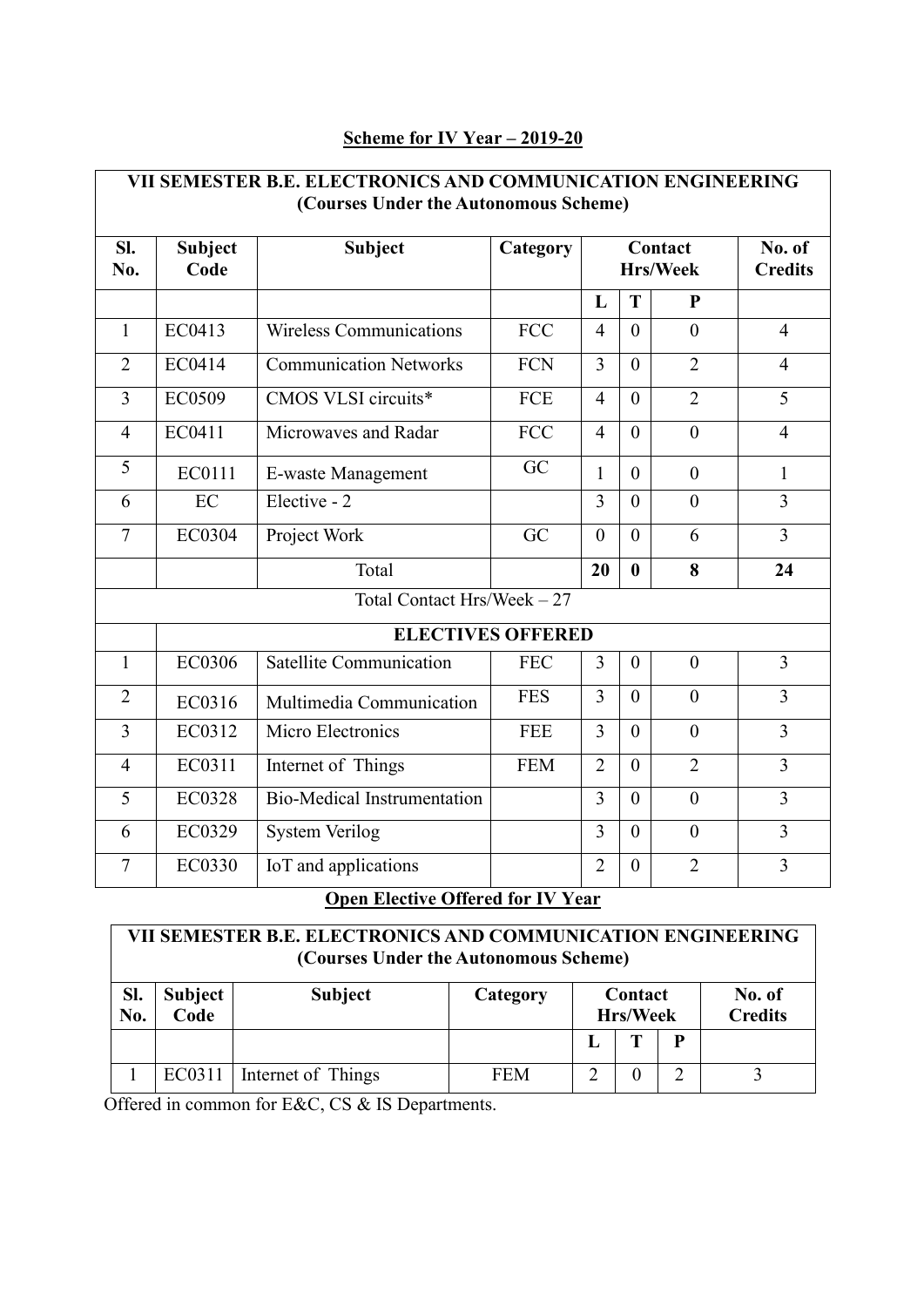| VIII SEMESTER B.E. ELECTRONICS AND COMMUNICATION ENGINEERING<br>(Courses Under the Autonomous Scheme) |                             |                                                 |            |                  |                     |                  |                |
|-------------------------------------------------------------------------------------------------------|-----------------------------|-------------------------------------------------|------------|------------------|---------------------|------------------|----------------|
| SI.                                                                                                   | <b>Subject</b><br>Code      | Subject                                         |            |                  | Contact<br>Hrs/Week | No. of           |                |
| No.                                                                                                   |                             |                                                 | Category   | L                | T                   | $\mathbf{P}$     | <b>Credits</b> |
| $\mathbf{1}$                                                                                          | EC0441                      | <b>Engineering Management</b>                   | GC         | $\overline{4}$   | $\boldsymbol{0}$    | $\mathbf{0}$     | $\overline{4}$ |
| $\overline{2}$                                                                                        | EC0305                      | <b>Optical Fiber Communication</b>              | <b>FCC</b> | $\overline{3}$   | $\mathbf{0}$        | $\overline{0}$   | $\overline{3}$ |
| 3                                                                                                     | EC                          | Elective $-3$                                   |            | 3                | $\overline{0}$      | $\mathbf{0}$     | $\overline{3}$ |
| $\overline{4}$                                                                                        | EC                          | Elective $-4$                                   |            | 3                | $\overline{0}$      | $\theta$         | $\overline{3}$ |
| 5                                                                                                     | EC0102                      | Seminar                                         | GC         | $\mathbf{0}$     | $\overline{0}$      | $\overline{2}$   | $\mathbf{1}$   |
| 6                                                                                                     | EC0601                      | Project Work                                    | GC         | $\boldsymbol{0}$ | $\boldsymbol{0}$    | 12               | 6              |
|                                                                                                       |                             | <b>Total</b>                                    |            | 13               | $\boldsymbol{0}$    | 14               | 20             |
|                                                                                                       | Total Contact Hrs/Week - 31 |                                                 |            |                  |                     |                  |                |
|                                                                                                       | <b>ELECTIVES OFFERED</b>    |                                                 |            |                  |                     |                  |                |
| $\mathbf{1}$                                                                                          | EC0 317                     | Low Power VLSI Design                           | <b>FEE</b> | $\overline{3}$   | $\boldsymbol{0}$    | $\boldsymbol{0}$ | 3              |
| $\overline{2}$                                                                                        | EC0318                      | Mixed Signal Modeling Using VHDL-<br><b>AMS</b> | <b>FEE</b> | 3                | $\overline{0}$      | $\theta$         | 3              |
| 3                                                                                                     | EC0319                      | <b>Network Security</b>                         | <b>FEN</b> | 3                | $\overline{0}$      | $\mathbf{0}$     | $\overline{3}$ |
| $\overline{4}$                                                                                        | <b>EC0320</b>               | <b>RF</b> Microelectronics                      | <b>FEC</b> | 3                | $\boldsymbol{0}$    | $\theta$         | $\overline{3}$ |
| 5                                                                                                     | EC0321                      | <b>Automotive Electronics</b>                   | <b>FEE</b> | 3                | $\boldsymbol{0}$    | $\mathbf{0}$     | 3              |
| 6                                                                                                     | EC0322                      | <b>Speech Processing</b>                        | <b>FES</b> | 3                | $\overline{0}$      | $\mathbf{0}$     | $\overline{3}$ |
| $\tau$                                                                                                | EC0323                      | Mobile Computing                                | <b>FEC</b> | $\overline{3}$   | $\overline{0}$      | $\mathbf{0}$     | $\overline{3}$ |
| 8                                                                                                     | EC0324                      | <b>Wireless Networks</b>                        | <b>FEN</b> | $\overline{3}$   | $\overline{0}$      | $\mathbf{0}$     | $\overline{3}$ |
| 9                                                                                                     | EC0331                      | Artificial Intelligence                         | <b>FES</b> | $\mathfrak{Z}$   | $\boldsymbol{0}$    | $\boldsymbol{0}$ | $\mathfrak{Z}$ |

\* Course integrated with Laboratory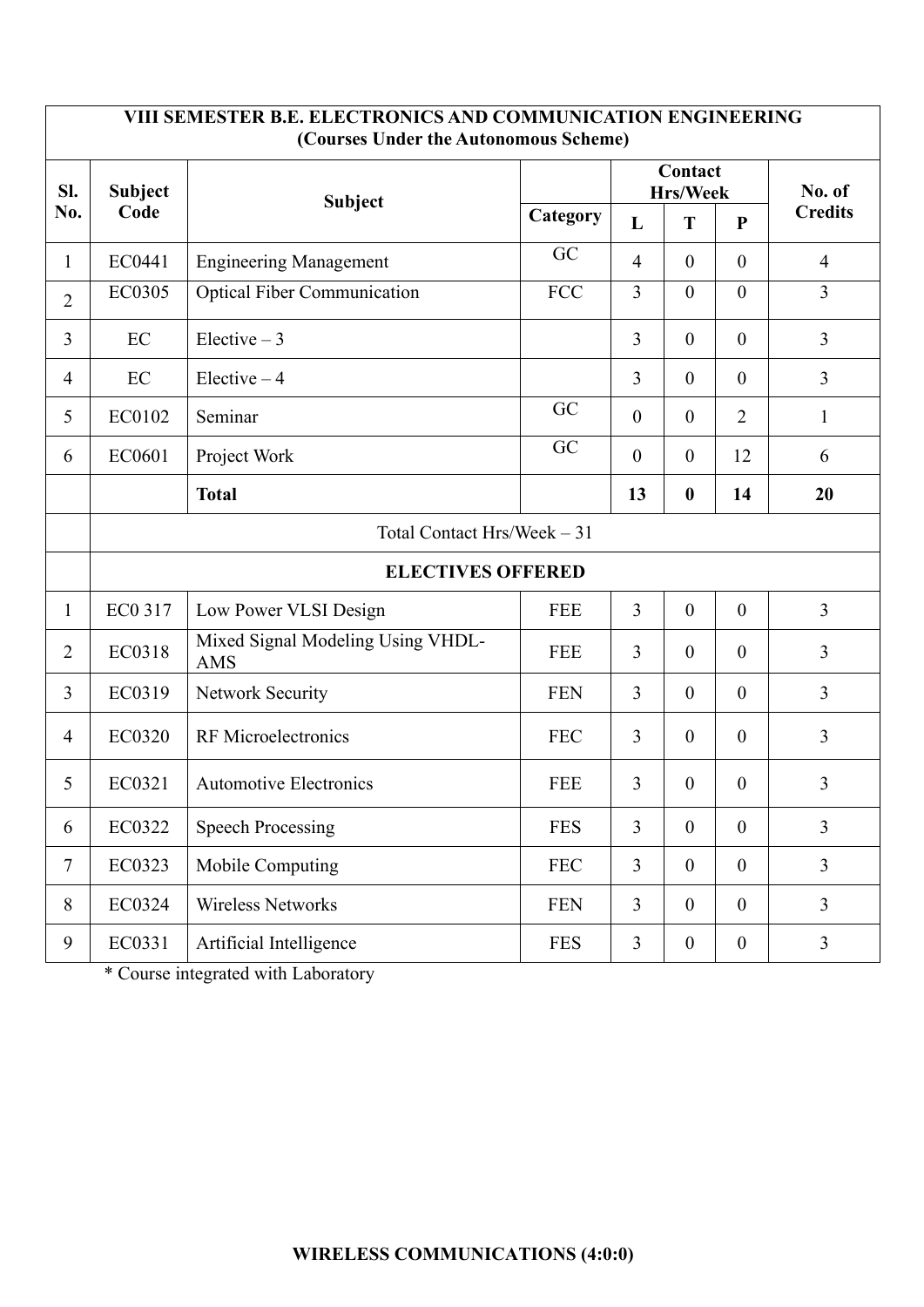### **Sub. Code: EC0413 CIE: 50% Marks Hrs./week: 4 SEE: 50% Marks SEE Hrs: 3** Max Marks: 100

## *Course Outcome:*

On successful completion of the course, the students will be able to:

- 1. Explain and compare the various cellular systems and its components.
- 2. Apply and analyze mobile communication concepts.
- 3. Describe network and system architecture, channel concept and system operations in TDMA and CDMA systems.
- 4. Apply and analyze radio propagation models, coding and modulation techniques in Wireless Communication systems.

# **Unit 1: Introduction and Evolution of Mobile Radio Communication:**

Evolution of Mobile Radio Communication, Frequencies for radio transmission, FCC Allocation for Mobile Radio transmission, Wireless communication standards, 1G,2G,3G and 4GCellular systems. **8Hrs.**

*SLE***:** Beyond 4G.

# **Unit 2: Mobile Communication Concepts:**

Introduction, Concept of cellular communications, Cell Fundamentals, Frequency Reuse concepts, Concept of cell cluster, Cellular layout for frequency reuse, Geometry of hexagonal cell, Frequency Reuse Ratio, Co-channel and Adjacent Channel Interference, Various mechanism for capacity increase, Cell Splitting, Sectoring, Microcell Zone Concept, Channel Assignment Strategies, Handoff Strategies. **10Hrs.**

**SLE**: Concepts of femto, Pico, micro, macro cells and umbrella cell approach

### **Unit 3: Common Cellular System Components:**

Common Cellular Network Components, Hardware and Software Views of the Cellular Network, 3G Cellular Systems Components, Cellular Component Identification, Call Establishment. **8Hrs.**

*SLE***:** Cloud /Centralized RAN.

### **Unit 4: GSM and TDMA Technology:**

GSM System Overview, GSM Network and System Architecture, GSM Channel Concept, GSM System Operation, GSM Identities, GSM System Operations, GSM Infrastructure Communications. **9Hrs.**

**SLE:** AT Commands.

### **Unit 5: CDMA Technology:**

CDMA Overview, CDMA Network and System Architecture, CDMA Basics, CDMA Channel Concept, CDMA System Operations, 3G CDMA, IS-95B, CDMA2000. **9Hrs. SLE:** WCDMA.

### **Unit 6: Wireless Modulation techniques**:

Characteristics of air interface, Path loss models, wireless coding techniques, Digital modulation techniques, Spread Spectrum Modulation Techniques, Diversity techniques.

**SLE:** UWB Applications.

### **Text Books:**

- 1. Sanjay Sharma, *"Wireless Cellular Communications"*, Katson, 2ndEdition, 2007.
- 2. Mullet,*"Introduction to Wireless Telecommunications Systems and Networks"*, Cengage Learning, 6<sup>th</sup> Edition, 2010.

#### **Reference books:**

**8 Hrs.**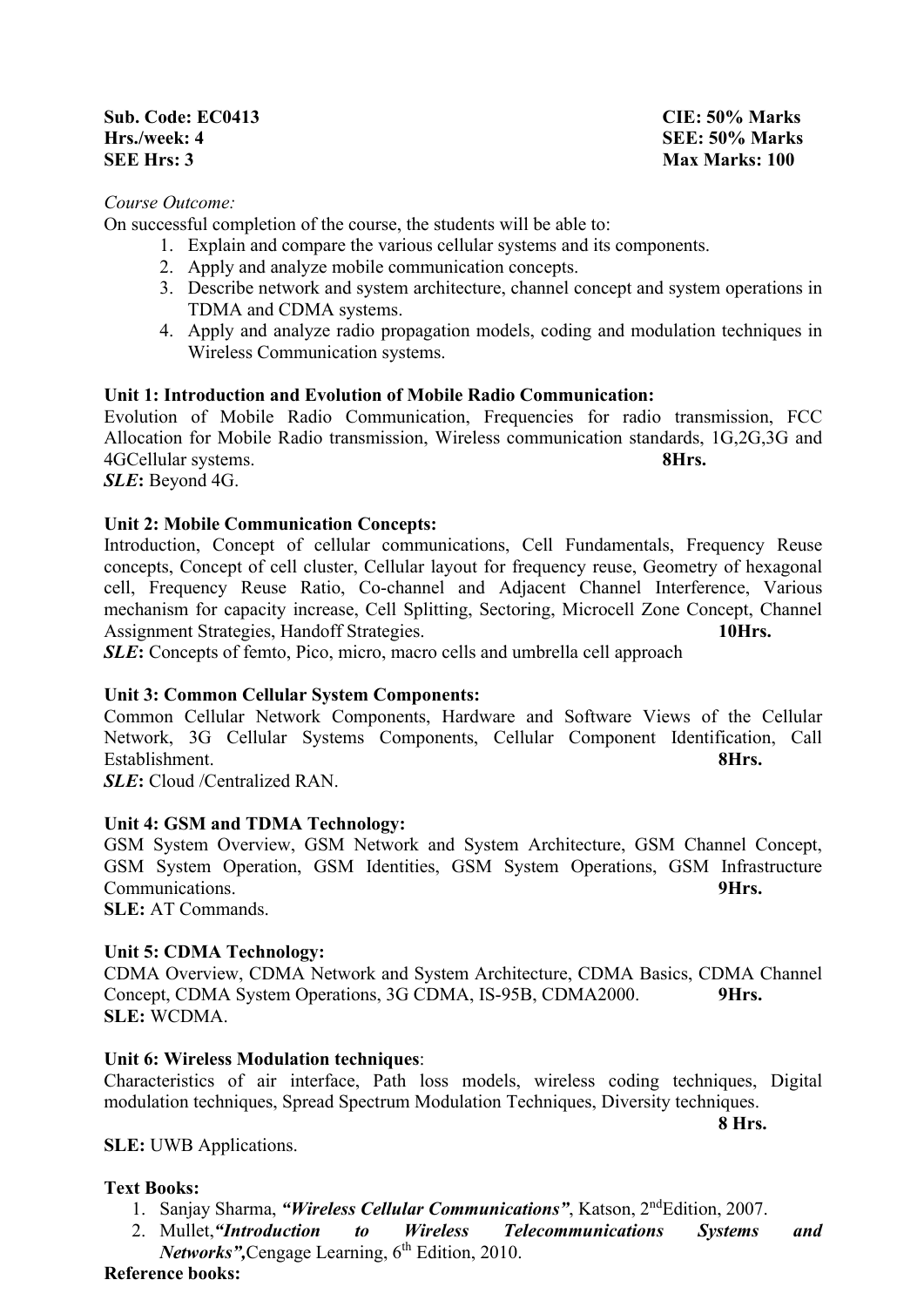1. Rappaport Theodore, *"Wireless Communications: Principles and Practice"* Pearson Education India, 2009**.**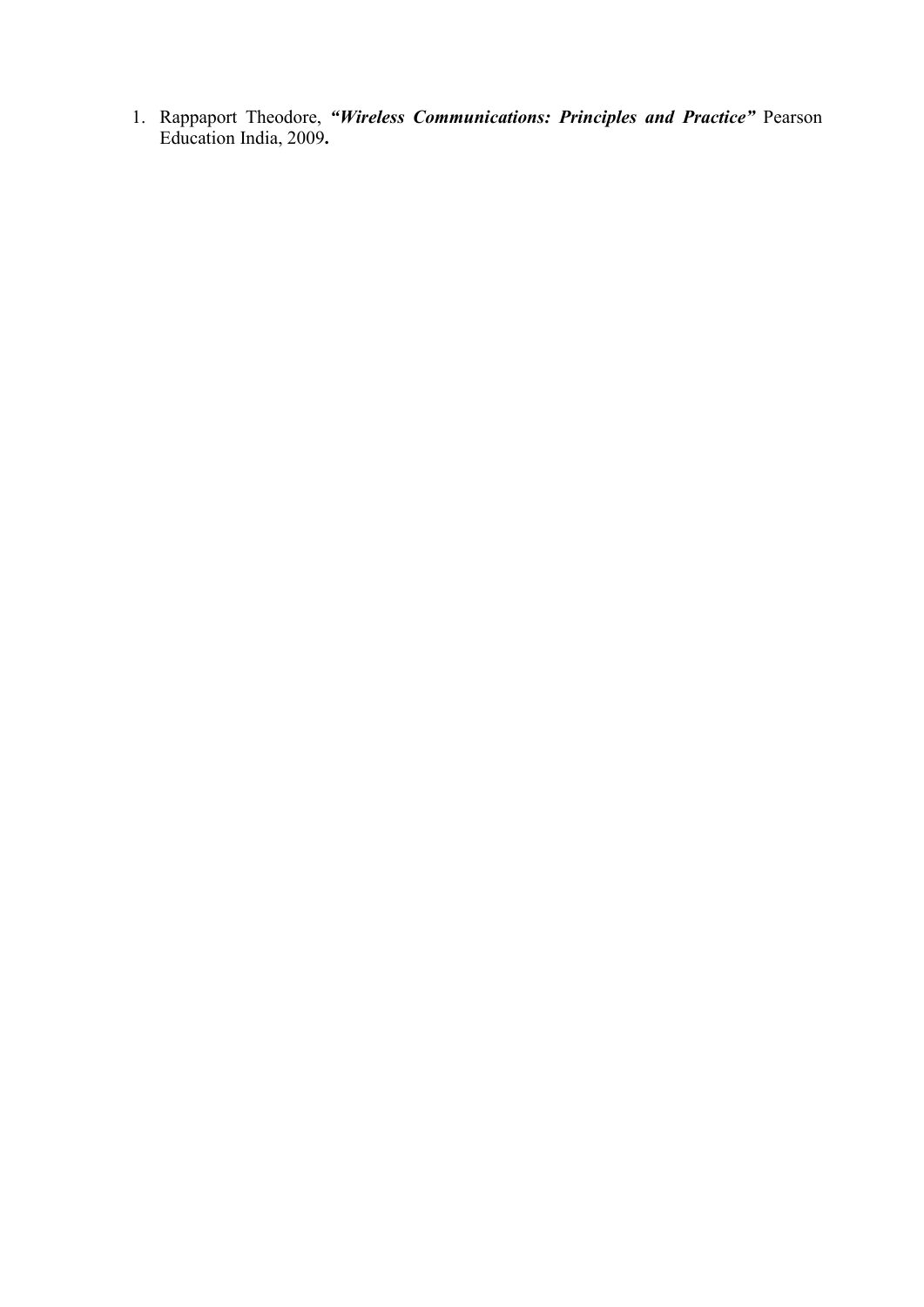# **COMMUNICATION NETWORKS (3:0:2)**

# **Sub. Code: EC0414 CIE: 50% Marks Hrs./week: 4 SEE: 50% Marks SEE Hrs.: 3 Marks: 100**

### *Course Outcome:*

On successful completion of the course, the students will be able to:

- 1. Understand OSI and TCP/IP Protocol Stack, the Transmission Delays, correlation between Data Transmission delay and Propagation Delay.
- 2. Understand basics of data link layer control, deciphering data using suitable protocols and should be able to comprehend and work with the basics of socket programming
- 3. Solve different Networks, Class addresses, subnet and subnet masking, switching and different routing protocols
- 4. Processes and protocols applied in communication in TCP and UDP, and apply the protocols, authentication, other connected processes and other networking applications.

#### **Unit 1: Introduction: Network Architecture**:

Layering and protocols, OSI Architecture, Internet Architecture and Performance Parameter: Bandwidth and Latency, Delay Bandwidth Products, High Speed Networks **7 Hrs. SLE:** Application Performance Needs.

#### **Unit 2: Data Link Layer and Introduction to socket programming:**

Framing, Flow and Error control, Protocols, Noiseless Channels, Noisy Channels, Multiple Access: Random Access, ALOHA, CSMA, CSMA/CD, CSMA/CA, Socket Programming basics **6Hrs. SLE**: Reliable Transmission: Noisy and Noiseless Channels.

### **Unit 3: Network Layer: Address mapping Delivery and LAN's:**

Mapping logical to physical address: ARP, Mapping physical to logical address: RARP and DHCP, Wired LAN, Wireless LAN, Wired: Ethernet (802.3), Wireless: Bluetooth (802.15.1),<br>Wi-Fi (802.11) 6 Hrs. Wi-Fi (802.11) *SLE***:** WI Max (802.16)

#### **Unit 4: Internetworking:**

Global addresses: Datagram forwarding in IP, Sub netting, Host Configuration (DHCP), IPv4 Addresses and Data format, IPv6 Addresses and data format, Transport layer protocols: TCP and UDP. **7 Hrs. 7** *SLE***:** Multicast Addresses

### **Unit 5: Switching and Routing:**

Circuit switched networks: Three phases, efficiency and delay, Virtual circuit networks: addressing, three phases, efficiency and delay, Unicast Routing protocols: Optimization, intra and inter domain routing, distance vector routing, link state routing and path vector routing, Multicasting protocols: Routing protocols and applications. **8Hrs.** *SLE***:** Remote Procedure Call (RPC)

#### **Unit 6: Applications, Traditional Applications:**

File transfer: FTP World Wide Web (HTTP), Domain Name Serviced (DNS), Network Management (SNMP). **6 Hrs.** *SLE***:** Multimedia Applications, NS-2 Lab.

### **Text Books:**

1. Behrouz A Forouzan,*"Data Communication and Networking",*Tata McGraw-Hill 4thEdition (Indian), 2006.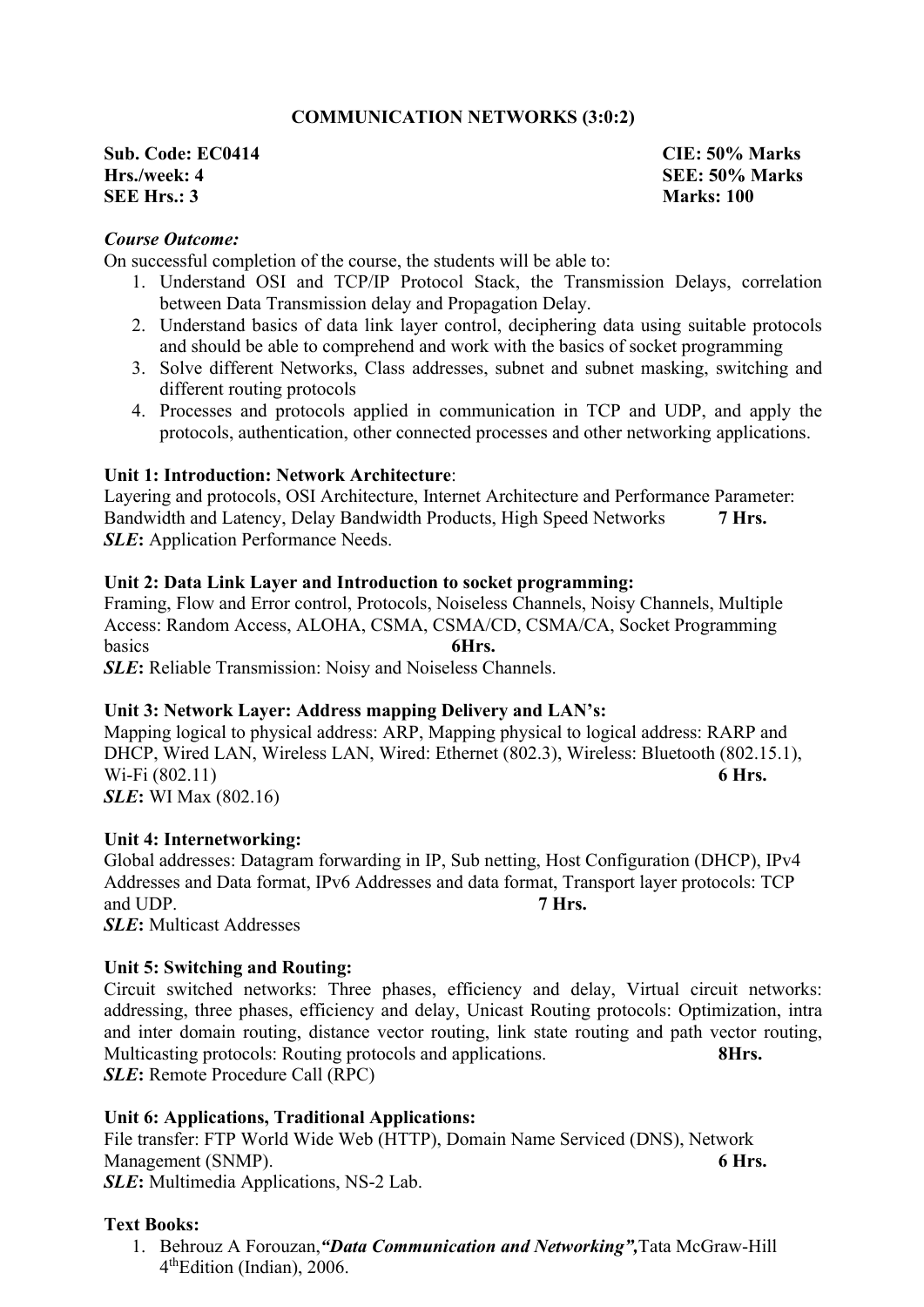2. Larry. Peterson and Bruce S. Davie,*"Computer Networks",* Morgan Kaufmann Publications, 5<sup>th</sup>Edition.

# **Reference Books:**

- 1. Larry L. Peterson and Bruce S. Davie,*"ComputerNetworks",*Morgan Kaufmann Publications, 4<sup>th</sup>Edition, 2002.
- 2. Andrew S Tannenbaum, *"Computer Networks",*Prentice Hall of India Pvt. Ltd., 4thEdition.

# **COMMUNICATIONS NETWORKS LABORATORY (0:0:2)**

# **List of Experiments**

- 1. Study of basic network commands and network configuration commands.
- 2. Simulate a three-node point-to-point network with a duplex link between them. Set the queue size and vary the bandwidth and find the number of packets dropped.
- 3. Simulate a four-node point-to-point network and connect the link as follows: Apply a TCP agent between n0 to n3 and apply a UDP agent between n1 and n3. Apply relevant applications over TCP and UDP agents changing the parameters and determine the number of packets sent by two agents.
- 4. Study of socket programming and implementation of client-server model using TCP/IP sockets
- 5. Implementation of Distance Vector Routing Algorithm.
- 6. Implementation of Link State Routing Algorithm.
- 7. Simulation of basic network topologies and subsequent analysis using NetSim.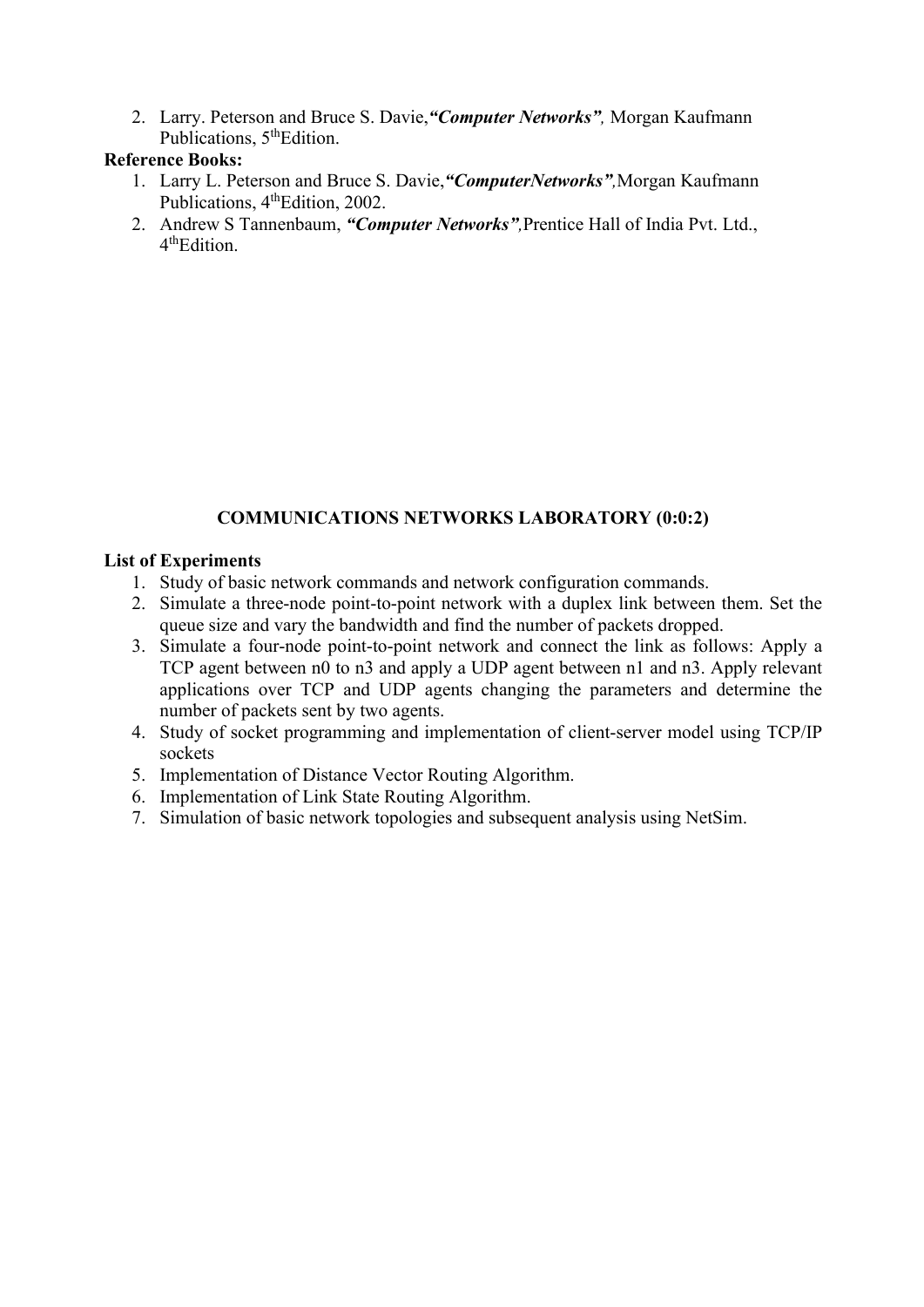# **CMOS VLSI CIRCUITS (4:0:2)**

## **Sub Code: EC0509 CIE: 50% Marks Hours / Week: 4 SEE: 50% Marks SEE Hours: 3** Max. Marks: 100

# *Course Outcome:*

On successful completion of the course, the students will be able to

1. Explain schematic,layout and fabrication process in cmos..

- 2. Explain V-I ,C-V characteristics for a MOS devices.
- 3. Discuss the Electronic analysis of CMOS logic gates, delay analysis, analysis of complex logic gates, power dissipation.
- 4. Explain the array subsystems and Testing and verification in VLSI.
- 5. Design and verify schematic and layout simulation of Analog and Digital CMOS VLSI Circuits.

#### **Unit 1:**

CMOS Logic and Layouts: Introduction and history, VLSI design flow: design specification, design entry, functional simulation, planning placement and routing, timing simulation, MOS Transistor Theory: V-I Characteristics: simple MOS capacitance models, Detailed MOS Gate Capacitance model, Detailed MOS diffusion capacitance model, Nonideal V-I Effects, DC Transfer Characteristics, **10 Hrs**

**SLE**: Switch level RC delay model

#### **Unit 2:**

CMOS Logic Circuits: Logic Gates, Pass Transistor and Transmission gates, Combinational Circuit Design: Circuit Families: Static CMOS, Ratioed Circuits, CVSL, Dynamic Circuits

**8 Hrs**

*SLE***:** multiplexers, latches and flip-flops

#### **Unit 3:**

Circuit Characterization and Performance Estimation: Delay Estimation: RC delay model, linear delay model, Logical Effort (LE), Scaling of Models and scaling factors for device parameters.

*SLE***:** Latch-up

#### **Unit 4:**

NMOS and CMOS Fabrication, Stick diagrams, Lambda based Layout Design Rulesand Layout. **8 Hrs**

*SLE***:** BiCMOS Fabrication

## **Unit 5:**

Data path Subsystems: Addition/subtraction, counters. Array subsystems: SRAM, DRAM, PLA **10 Hrs** *SLE*: SAM

.

**8 Hrs**

### **Unit 6:**

Manufacturing test principles:fault models, Fault coverage, ATPG, design for testability:adhoc testing,scan design, BIST. **8 Hrs** *SLE***:** boundary scan.

### **Text books:**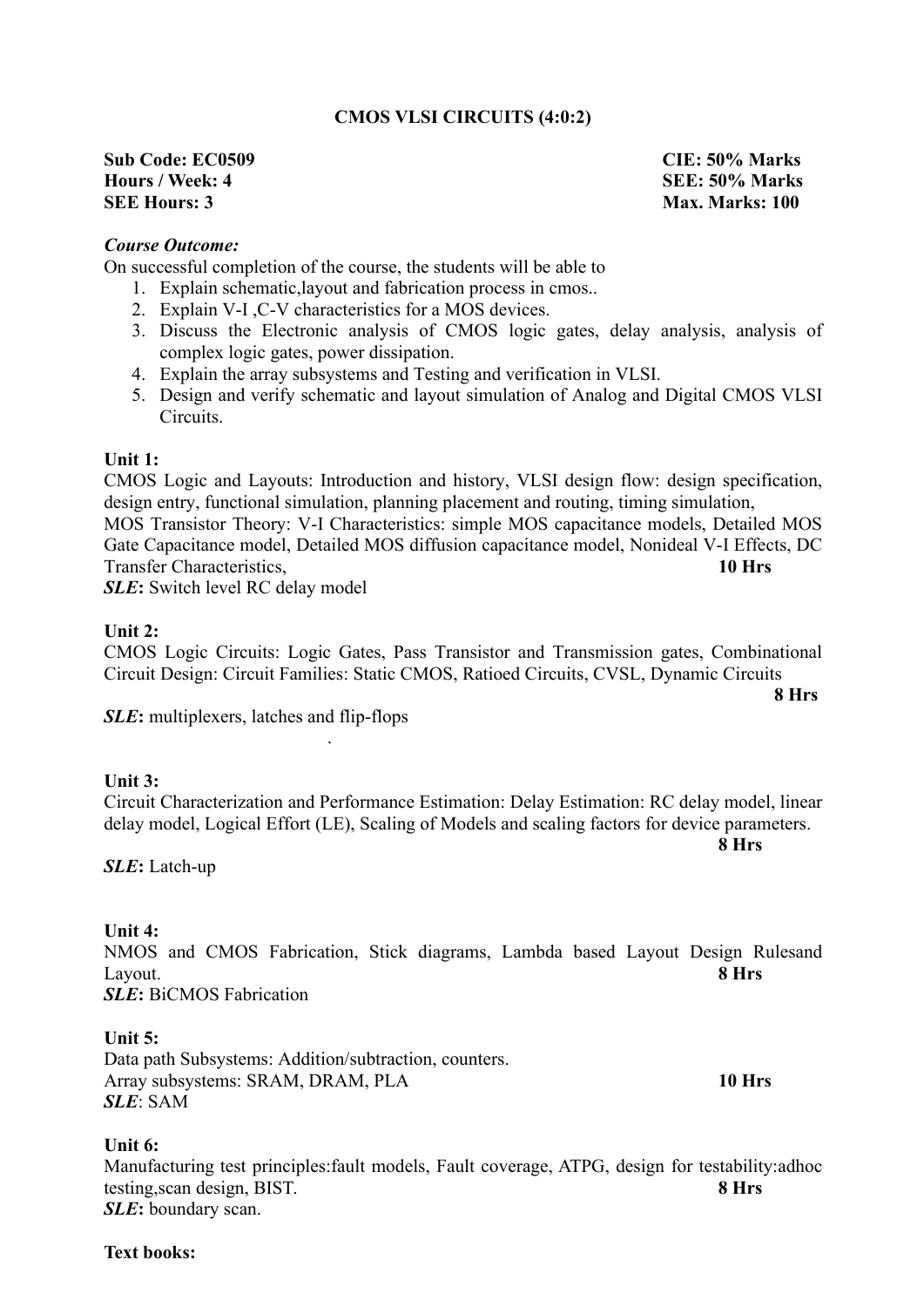1. Neil Weste and David Harris, "CMOS VLSI Design: A Circuits and Systems Perspective", 4th Edition, Tata McGraw Hill, 2010.

2. Douglas A Pucknell and Kamaran Eshraghian, "Basic VLSI Design", 3rd Edition, PHI, 2009

## **Reference book:**

1. Jan Rabaey, B. Nikolic, A. Chandrakasan, "Digital Integrated Circuits: A Design Perspective", 2 nd Edition, Pearson, 2003.

2. Morris Mano and Michael Ciletti, "Digital Design", 4th Edition, Prentice Hall, 2006.

3. Sung Mo Kang and Yusuf Leblebici, "CMOS Digital Integrated Circuits", 4th Edition, McGraw Hill, 2014.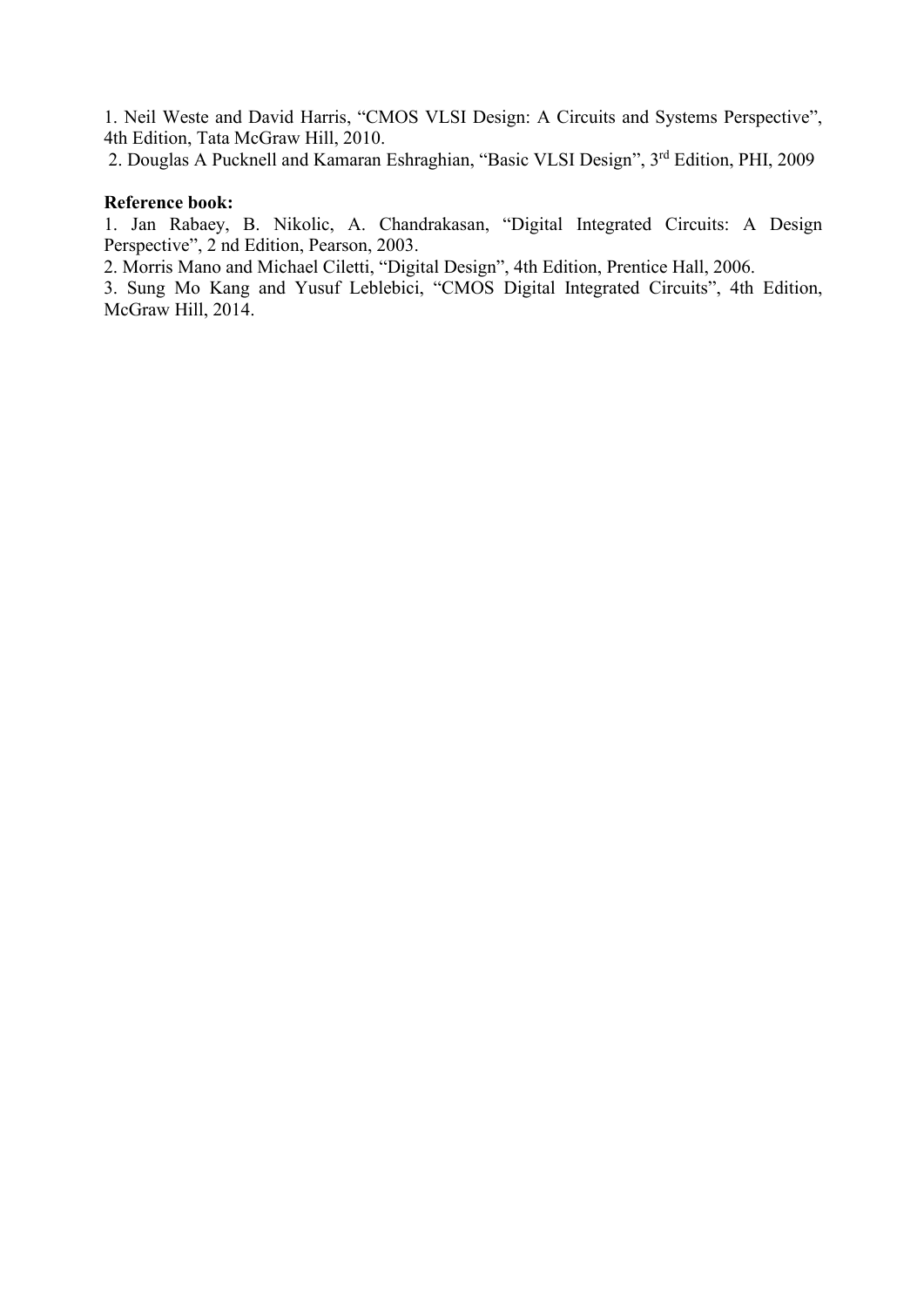## **CMOS VLSI LABORATORY**

# **DESIGN AND VERIFY THE FOLLOWING BY SCHEMATIC SIMULATION AND LAYOUT SIMULATION**

- 1. Inverter using FETs.
- 2. Two input NAND, NOR, XOR gates.
- 3. Realization of Boolean expressions.
- 4. Combinational Circuit Design of Adders, MUX and its realizations.
- 5. Sequential Circuit Design of flip-flops, counters and Shift registers.
- 6. Schmitt trigger.
- 8. Common Source and Common Drain Amplifier.
- 9. Op-amp.

**Note: Effect of changes in process technology parameters such as from 1.2 microns to 35nano microns and step-wise fabrication processes (2D/3D view) for the above experiments to be studied.**

# **Text Books:**

- 1. **'Introduction to VLSI Circuits and System'**, 'John P Uymeura', Wiley Publications, 2<sup>nd</sup> Edition, 2001.
- 2. Douglas A Pucknell and Kamaran Eshraghian, "Basic VLSI Design", 3rd Edition, PHI, 2009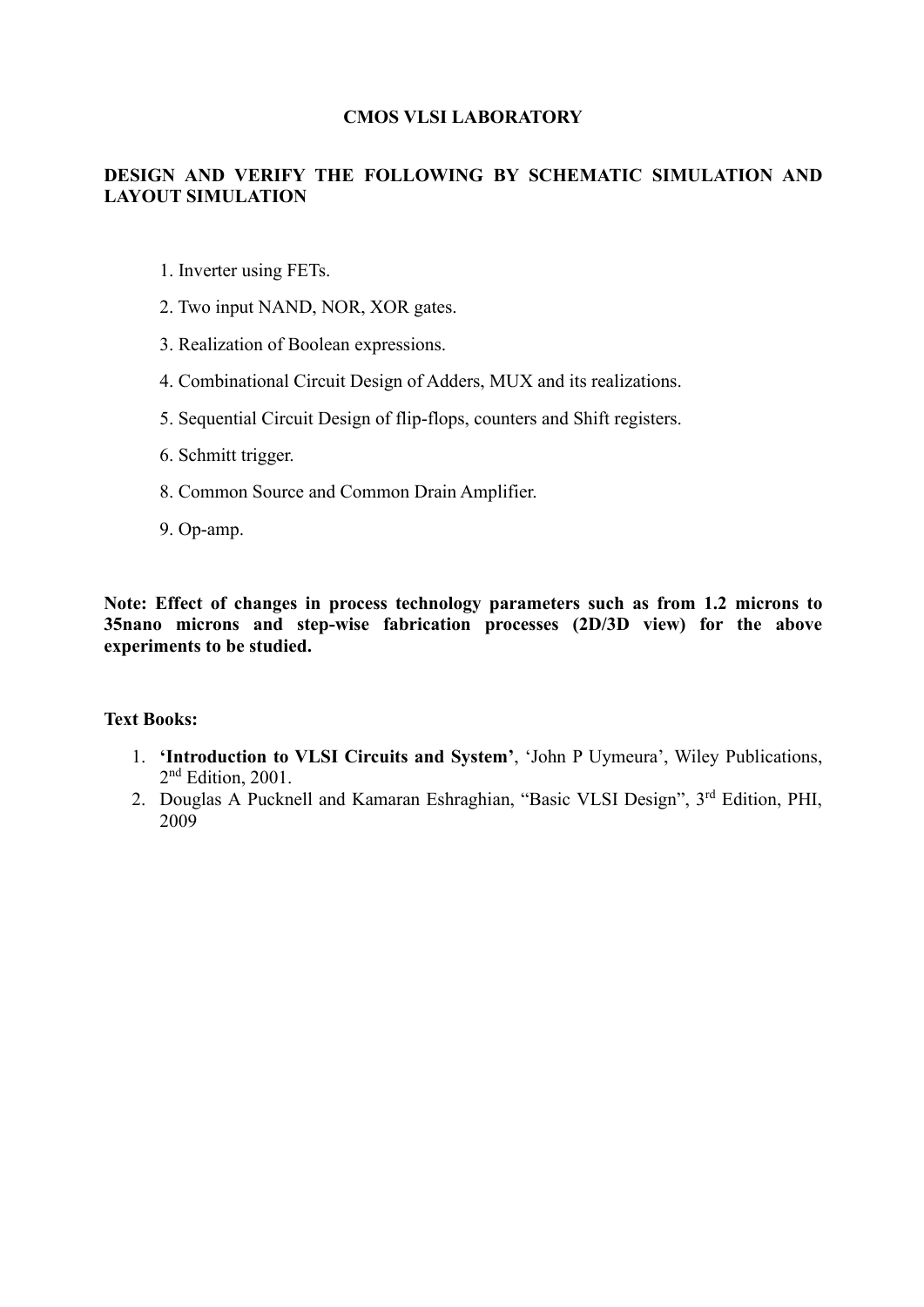# **MICROWAVES AND RADAR (4:0:0)**

**Sub. Code: EC0411 CIE: 50% Marks Hrs /Week: 4 SEE: 50% Marks SEE Hrs: 3 Hrs Max. Marks: 100**

# **Pre-requisite:** Electro Magnetic Field Theory (EC0302)

#### *Course Outcome:*

On successful completion of the course, the students will be able to

- 1. Explain the types of transmission lines and analyze mode of propagation through them
- 2. Apply microwave network theory to analyze the operation of microwave components and devices
- 3. Design and test a microwave circuit
- 4. Demonstrate the use of software tools in designing microwave circuits.
- 5. Describe and analyze the basic principles of operation of RADAR systems
- 6. Analyze the various microwave hazards.

#### **Unit 1: Transmission Lines and Waveguides:**

Introduction, transmission lines equations, and solutions, reflection and transmission coefficients, standing waves and SWR, line impedance and line admittance, Applications and limitations of transmission lines, rectangular waveguides. **8 Hrs** *SLE***:** High frequency transmission lines, use of Smith Chart

#### **Unit 2: Microwave network Theory and Passive Devices:**

Introduction to microwave networks and network parameters for microwave Circuits, Scattering Parameters and their properties, S matrix representation of multi port networks. Directional couplers, isolators, circulators, waveguide Tees. **10 Hrs** *SLE***:** phase shifters, attenuators

**Unit 3: Microwave Active Devices:**

Introduction, Gunn Effect diodes – GaAs diode, Modes of operation, Avalanche transit time devices: READ diode, IMPATT diode, BARITT diode, parametric amplifiers , PIN diodes, Schottky barrier diodes, Klystron, cavity magnetron, cross field amplifier . **9 Hrs** *SLE***:** Basic working principle of microwave oscillators, mixers and microwave tubes

#### **Unit 4: Strip Lines:**

Introduction, Microstrip Lines, Characteristic Impedance of Microstrip Lines, Losses in Microstrip Lines, Quality Factor Q of Microstrip Lines, Parallel Strip Lines, Distributed Lines, Characteristic Impedance, Attenuation Losses, Coplanar Strip Lines, Shielded Strip Lines. Numerical as applicable. **8 Hrs**

*SLE***:** Application of BJTs and FETs in microwave circuits

### **Unit 5: Monolithic Microwave Integrated-Circuits:**

Introduction, Materials, Monolithic Microwave Integrated-Circuit Growth, MMIC Fabrication Techniques, Fabrication Example.Fabrication of MOSFETs. **7 Hrs** *SLE***:** Hybrid integrated – circuit fabrication

### **Unit 6: An Introduction to Radar:**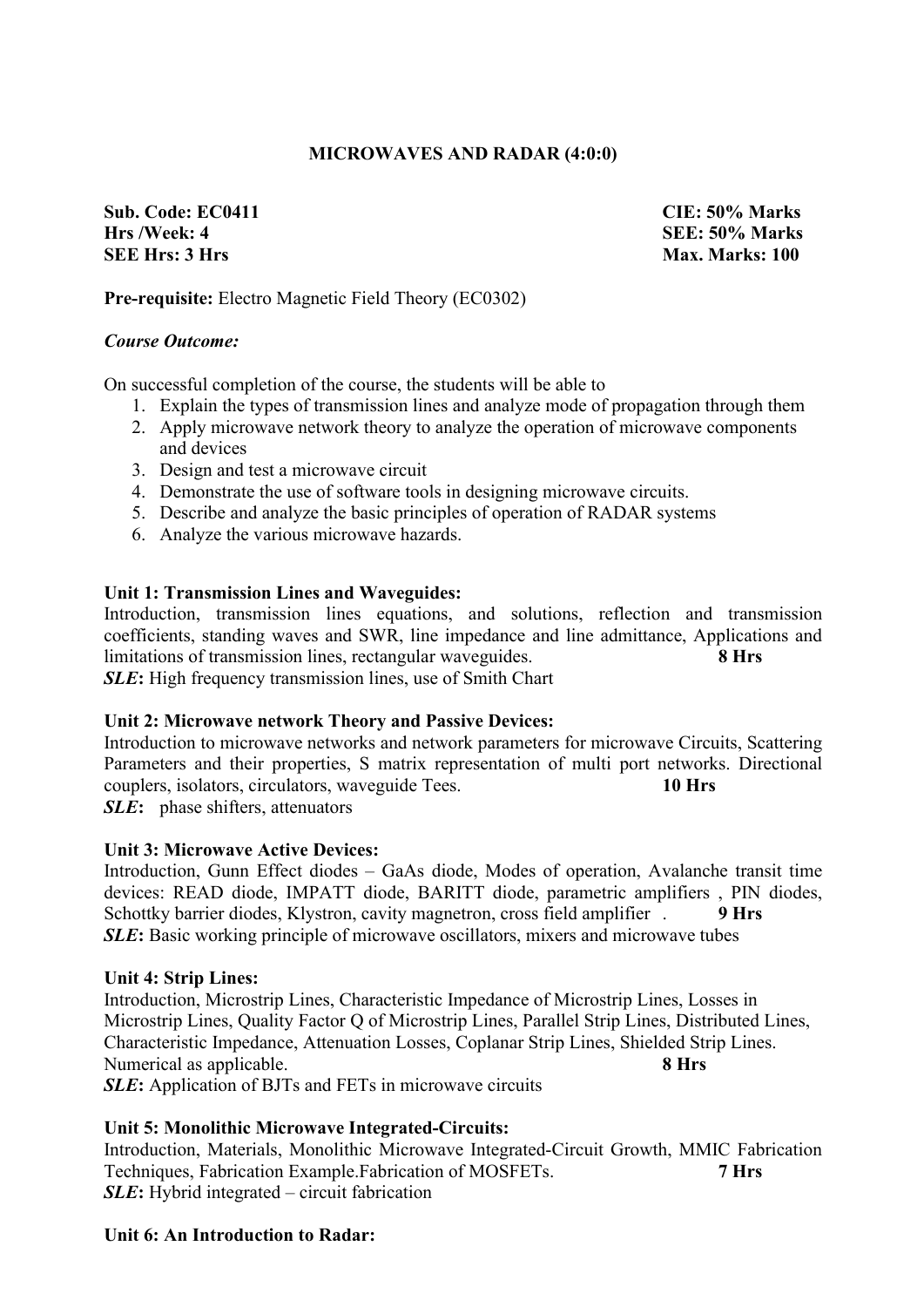Basic Radar, The simple form of the Radar equation, Radar block diagram, Radar frequencies, application of Radar, Doppler effect, MTI Radar, delay line Cancellers, digital MTI processing, Moving target detector, pulse Doppler Radar **9 Hrs** *SLE***:** Signal processing in Radar

# **Text Books:**

- 1. **"Microwave Devices and circuits",** Samuel Y Liao, Prentice Hall,3rd Edition,2004
- 2. **"Introduction to Radar systems", Merrill I Skolnik, TMH, 4<sup>th</sup> Edition, 2004.**
- 3. **"Microwave Engineering",** Annapurna Das, Sisir K Das, TMH Publication.

**Reference Book: "Microwave Engineering",** David M Pozar, John Wiley,3rd Edition,2005

# **E-WASTE MANAGEMENT (1:0:0)**

**Sub. Code: EC0111 CIE: 50% Marks Hrs /Week: 1 SEE: 50% Marks SEE Hrs: 3 Hrs Max. Marks: 100**

### **Unit -1:**

Introduction, Electronic waste Environment and Society, Current and New Electronic waste Recycling Technologies, Materials used in Manufacturing Electrical and Electronic Products, Dumping, Burning and Landfill, Recycling and Recovery.

### **Unit -2:**

Integrated approach to e-waste recycling waste management: Key Learning's from around the world, Current International flows of electronic wastes, Future perspectives on electronic scrap.

### **Text books**

- 1. Hester, Ronald E., and Roy M. Harrison. *Electronic waste management*. Vol. 27. Royal Society of Chemistry, 2009.
- 2. Hieronymi, Klaus, RamzyKahhat, and Eric Williams, eds. *E-waste Management: From Waste to Resource*. Routledge, 2012.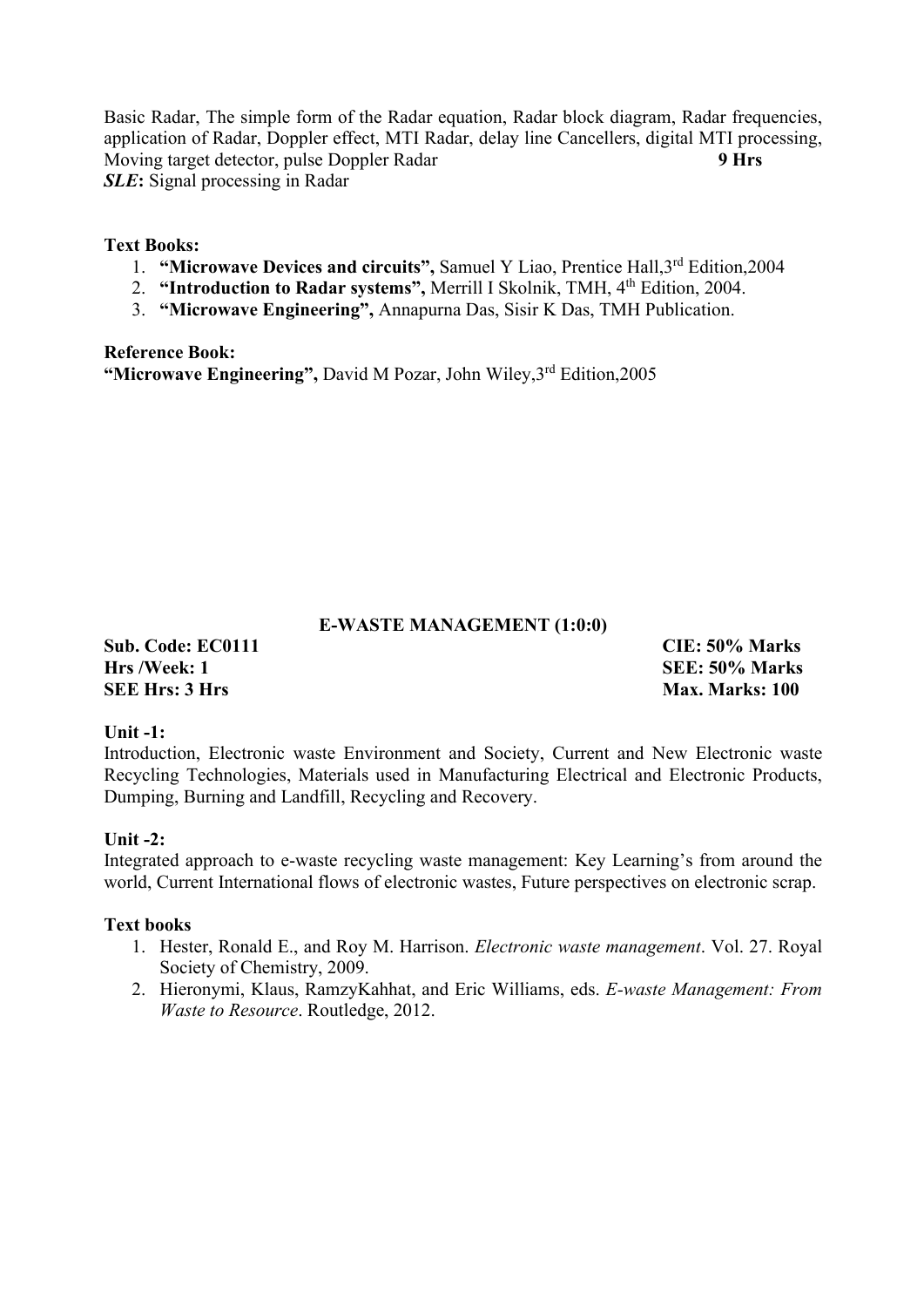# **ELECTIVES OFFERED SATELLITE COMMUNICATION (3:0:0)**

**Sub. Code: EC0306 CIE: 50% Marks Hrs./week: 3 SEE: 50% Marks SEE Hrs.: 3** Max Marks: 100

# **Course Outcome:**

On successful completion of the course, the students will be able to:

- 1. Explain the fundamentals of orbital mechanism, the characteristics of common orbits and launch methods and technologies in satellite systems.
- 2. Describe the working of communications satellite and limitations encountered in the design of a communications satellite system and accurate link budget for a satellite system.
- 3. Evaluate the performance of the radio propagation channel for Earth station to satellite and satellite to satellite
- 4. Design antenna systems to accommodate the needs of a particular satellite system and use of analog and digital technologies for satellite communications networks.

# **Unit1: Overview of Satellite Systems:**

Introduction, Frequency Allocation, INTE Satellites. **3Hrs.** *SLE***:** Polar Orbiting Satellites.

#### **Unit2: Orbital Mechanics:**

Introduction, Keplar laws, definitions, orbital element, apogee and perigee heights, orbit perturbations, inclined orbits, calendars, universal time, sidereal time, orbital plane, local mean time and sun synchronous orbits, Geostationary orbit: Introduction, antenna, look angles, polar mix antenna, limits of visibility earth eclipse of satellite, sun transit outage, launching orbits. **7 Hrs.**

*SLE***:** launching vehicles.

### **Unit 3:Space Link Satellite Subsystems:**

Introduction, EIRP, transmission losses, link power budget, system noise, CNR, uplink, downlink, effects of rain. Satellite subsystems, attitude and orbit control systems (AOCS), telemetry, tracking, command and alonitoring, power systems, communication subsystems, satellite antennas. **9 Hrs. 9 Hrs.** 

*SLE***:** Combined CNR, Equipments reliability and space qualification.

### **Unit 4: Satellite Link Design:**

Basic transmission theory, System Noise temperature and G/T ratio, design of downlinks, satellite systems, using small earth stations, uplink design, design for specified C/N; combining C/N and C/I values in satellite links, system design examples. **8 Hrs.** *SLE***:** Implementation of error detection on satellite links.

### **Unit 5: Low Earth Orbit and Non-Geostationary Satellite System:**

Introduction, orbit consideration, delay and through put considerations, operational NGSO constellation design – iridiumteledesic **7 Hrs.**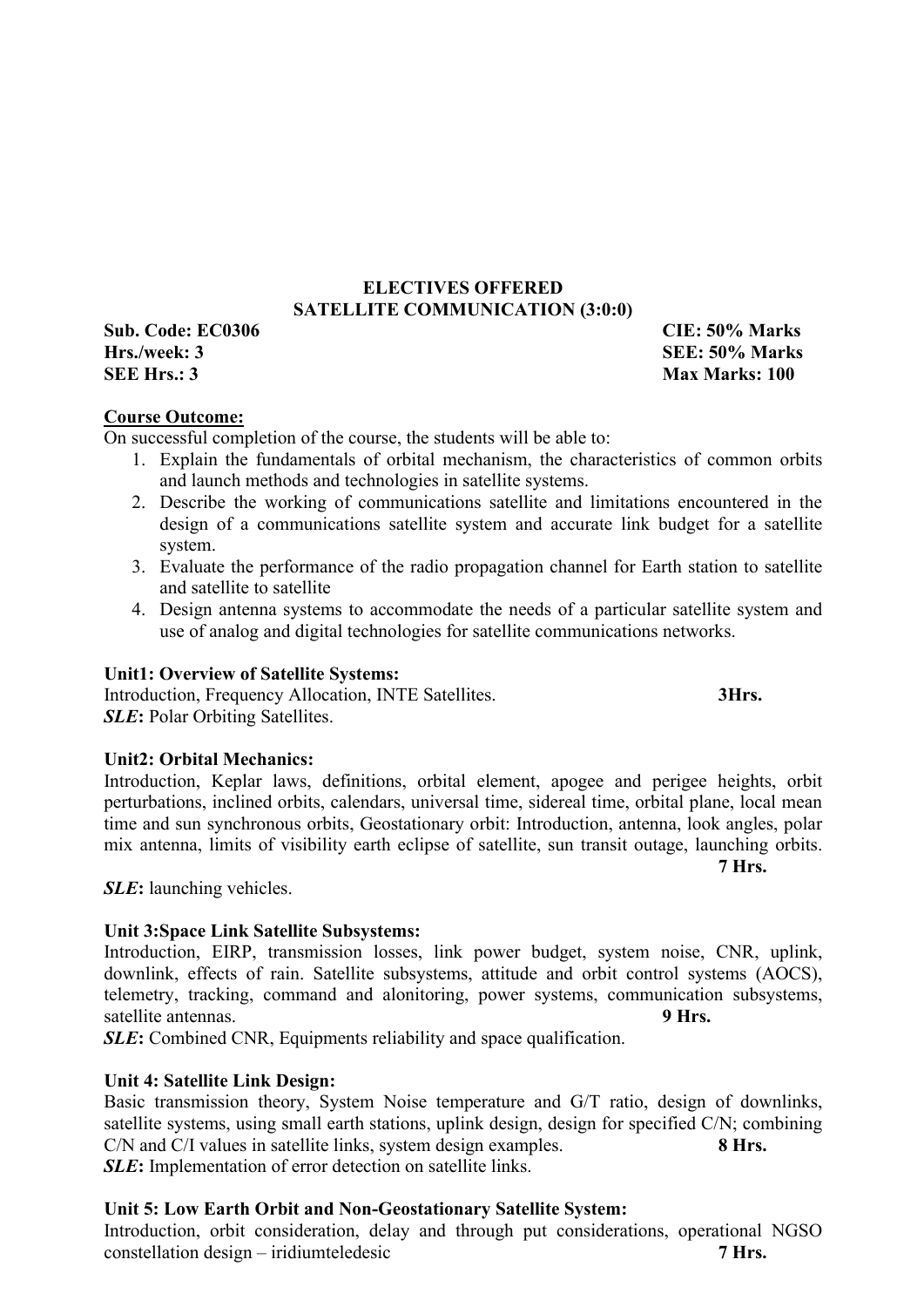*SLE***:** coverage and frequency considerations.

# **Unit 6: Satellite Specialized Services:**

Introduction, orbital spacing, power ratio, frequency and polarization, transponder capacity, bit rates for digital TV, satellite mobile services, USAT, Radar Sat, GPS, orb communication.

**7 Hrs.**

# *SLE***:** Iridium.

## **Text Books:**

- 1. 'Dennis Roddy', **"Satellite Communications"**, 4th Edition, MHI.
- 2. 'Timothy Pratt, Charles Bostain and Jeremy Allnet', **"Satellite Communications"**, JW & Sons, 2nd Edition 2003.

# **Reference Books:**

1. 'Wertz and Larson', **"Space Missing Analysis and Design (SMAD)"**, Microcosm Pren, 3rd Edition, 1999.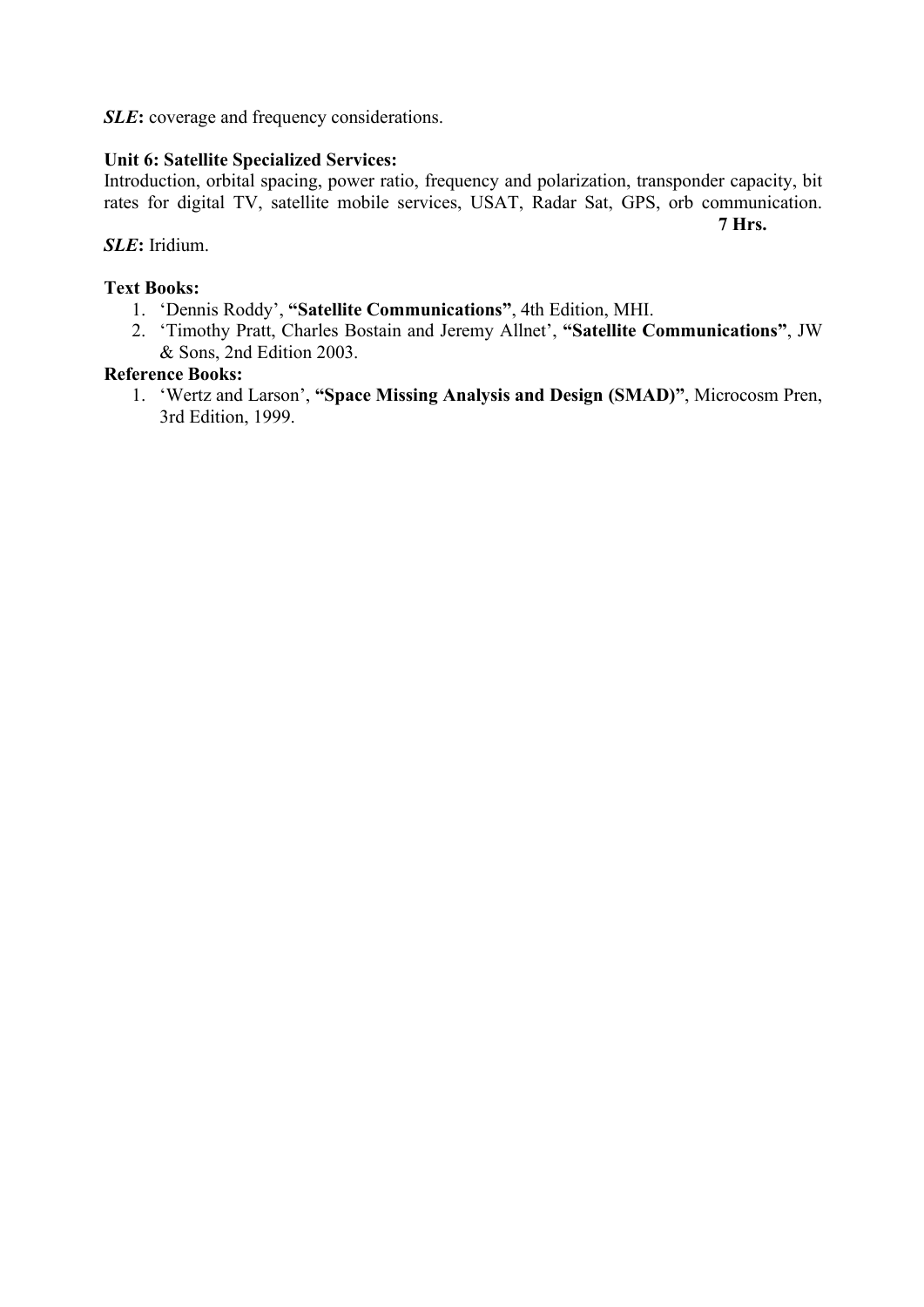# **MULTIMEDIA COMMUNICATIONS (3:0:0)**

**Sub. Code: EC0316 CIE: 50% Marks Hrs./week: 3 SEE: 50% Marks SEE Hrs.: 3 Hrs.** 

### **Course Outcome:**

On successful completion of the course, the students will be able to:

- 1. Understand the techniques that are used to transmit multimedia data.
- 2. Have knowledge of the application of multimedia.
- 3. Understanding the coding techniques involved in transmitting multimedia data.
- 4. Understand real-time applications in multimedia.

### **Unit1: Multimedia communications:**

Introduction, multimedia information representation, multimedia networks, multimedia applications, media types, communication modes, network types, network QoS. **6Hrs.** *SLE***:** Multipoint conferencing.

#### **Unit2: Multimedia information representation:**

Introduction, digital principles, text, images, audio, video. 7**Hrs.** *SLE***:** PC video.

#### **Unit3: Text and image compression:**

Introduction, compression principles, text compression, image compression. **6 Hrs.** *SLE***:** Digitized documents.

#### **Unit4: Audio compression:**

Introduction, Code exited LPC, perceptual coding, Dolby audio coders and MPEG audio coders. **7Hrs.**

*SLE***:** Dolby AC-2, Dolby AC-S.

### **Unit5: Video compression:**

Video compression principles, H.261, H.263, MPEG 6 Hrs. *SLE***:** MPEG-1,2,4

### **Unit6: Standards for Multimedia Communications:**

Standards relating to interpersonal communication, interactive applications over internet.

**SLE:**Standard for entertainment applications.

### **Text Book:**

1. Fred Halsall, *"Multimedia Communications: Applications, Networks, Protocols and Standards"*, Pearson Education, 2<sup>nd</sup> Edition (Indian), 2002.

# **Reference Books:**

- 1. Nalin K. Sharda,*"Multimedia Information Networking"*PHI, 2003.
- 2. Ralf Steinmetz, Klara Narstedt,,*"Multimedia Fundamentals: Vol 1 - Media Coding and Content Processing",*Pearson Education, 2004.
- 3. Prabhat K. Andleigh, Kiran Thakrar, *"Multimedia Systems Design",*PHI, 2004.

 **7 Hrs.**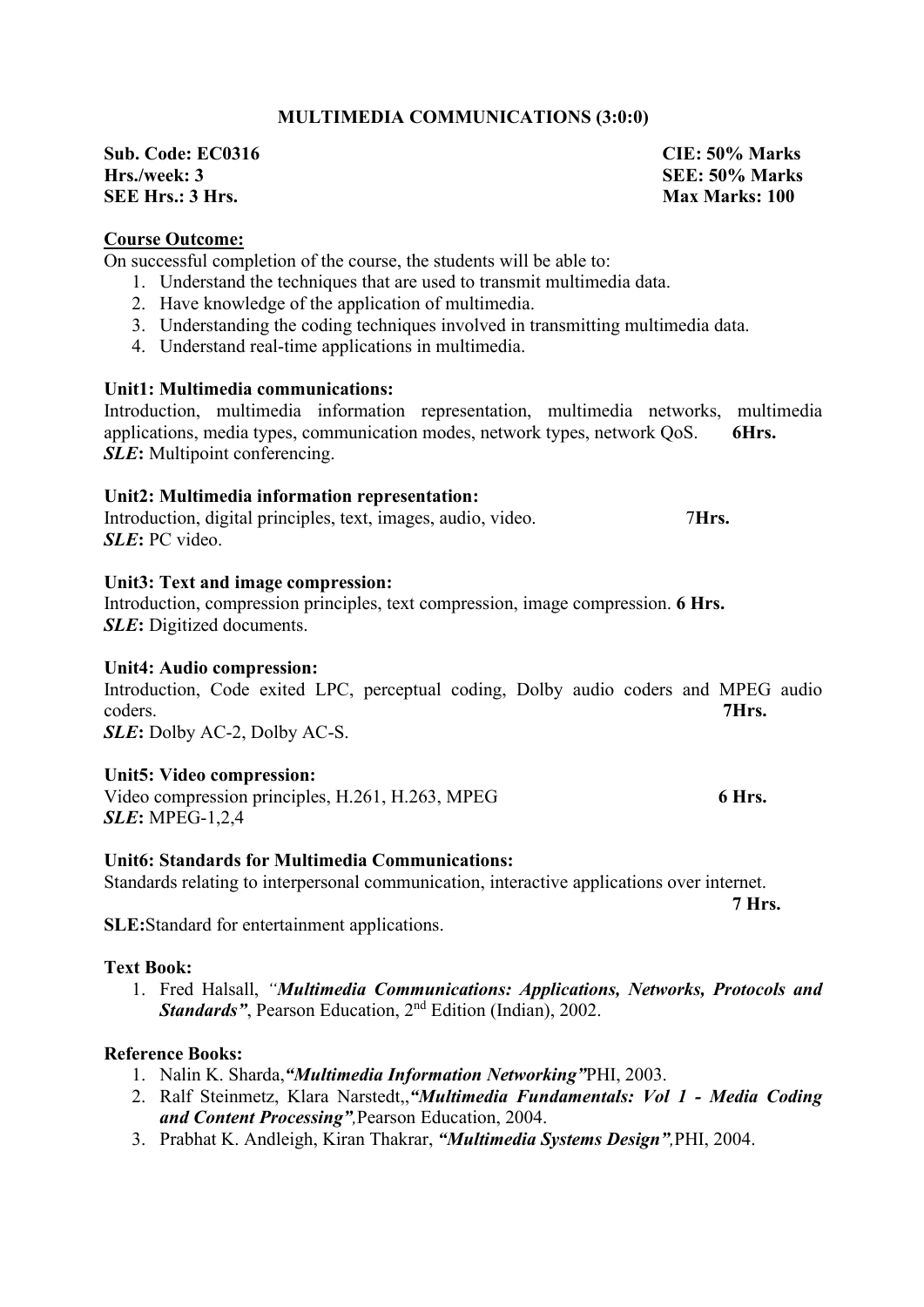# **MICRO ELECTRONICS (3:0:0)**

**Sub. Code: EC0312 CIE: 50% Marks Hrs./week: 3 SEE: 50% Marks SEE Hrs.: 3** Max Marks: 100

### *Course Outcome:*

On successful completion of the course, the students will be able to:

- 1. Explain and apply the semiconductor concepts of drift, diffusion, donors and acceptors, majority and minority carriers, excess carriers, low level injection, minority carrier lifetime.
- 2. Explain how devices and integrated circuits are fabricated and describe discuss modern trends in the microelectronics industry.
- 3. Explain the underlying physics and principles of operation of p-n junction diodes, and MOS field effect transistors (MOSFETs).
- 4. Describe and apply simple large signal circuit models for metal oxide-semiconductor (MOS) capacitors devices which include charge storage elements and analyze the secondary effects of MOSFET.

### **Unit 1: Fundamentals of Semiconductors:**

Effective mass, intrinsic and extrinsic semiconductors, mobility, drift current and conductivity, diffusion process. **8Hrs. 8Hrs.** *SLE***:** Diffusion current.

#### **Unit 2: Fabrication Technology:**

Introduction, Czochralski growing process, fabrication process. **6Hrs.** *SLE***:** Photolithography and ion implantation

#### **Unit 3: PN Junction Diode:**

Introduction, space-charge region, analytical relations at equilibrium, diode conditions with voltage applied. **6Hrs. 6Hrs.** 

**SLE**: Derivation of diode current equation.

#### **Unit 4: Metal – Semiconductor Junctions:**

Energy band diagrams of metal and N-Semiconductor, Schottky barrier diode, VI characteristics of N-Semiconductor Schottky diode. **6Hrs.** *SLE***:** Tunnel Diode

**Unit 5: Metal-oxide-Semiconductor systems:** 

Introduction, Energy band diagrams, Band bending and effect of bias voltages, analytical relations for charge densities, threshold voltage, and oxide charges in MOS capacitors.

*SLE***:** Sub Threshold voltage.

#### **Unit 6: Metal Oxide Semiconductor Field Effect Transistors:**

Construction and basic operation, region of operation, current-voltage analytical relations, secondary effects. **6 Hrs. 6 Hrs. 6 Hrs.** 

*SLE***:** Usage of Simulation tools.

#### **Text Book:**

1. Kanaan Kano,*"Semiconductordevices",*Pearson Education.

# **Reference Books:**

1. Ben G Streetman, Sanjay Banerjee, *"Solid State Electronic devices"*Pearson Education, 5<sup>th</sup> Edition

**8 Hrs.**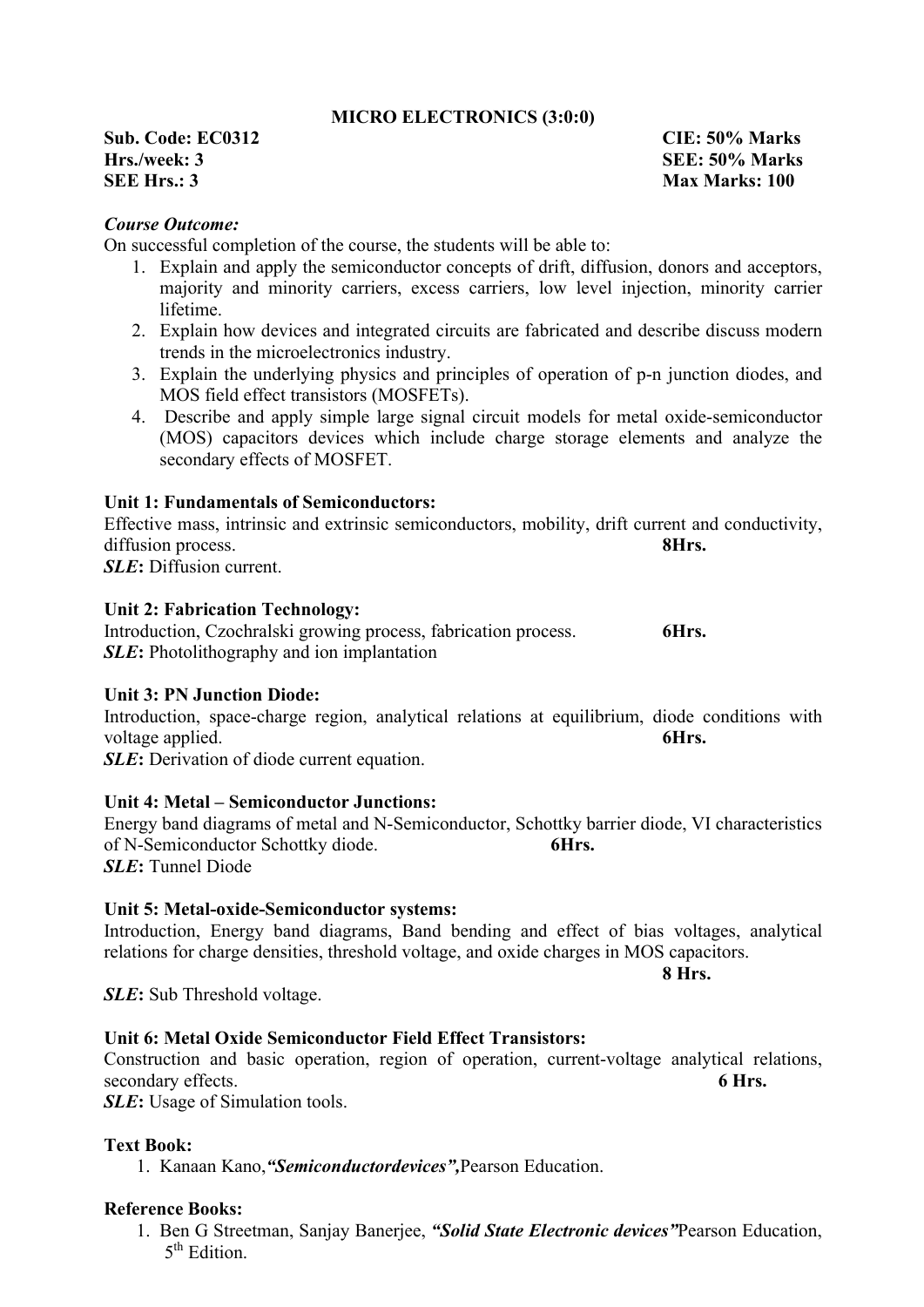# **INTERNET OF THINGS (2:0:2)**

# **Sub. Code: EC0311 CIE: 50% Marks Hrs/week: 2** SEE: 50% Marks **SEE Hrs:** 3 **Max Marks:**

## *Course Outcome:*

On successful completion of the course, the students will be able to

- 1 Explain the application, challenges and architecture of IoT.
- 2 Discuss various protocols and WSN.
- 3 Discuss various cellular networks and IoT platforms.
- 4 Develop sample applications for IoT.
- 5 Develop programs to interface sensors.

**Unit 1: Introduction to Internet of Things:** Introduction, Definition and characteristics of IoT, Physical design of IoT, Logical Design of IoT, IoT Enabling Technologies, Domain specific IoT's.. **4 Hrs** *SLE***:** M2M

**Unit 2**: **IoT Protocols:** Application Protocols – MQTT, CoAP, LoRa, IPv6 for IoT and Gateway, Wireless sensors networks: Characteristics, Architecture and operating systems for WSN **6Hrs**

*SLE***:** Bluetooth

**Unit 3: Fundamentals of 3GPP LTE:** 3GPP standards evolution, Fundamentals of EPS: System architecture overview, functional description of nodes, functional details of EPS, LTE/EPS management, Fundamentals of LTE RAN: OFDMA basics, Downlink and uplink air interface structure.

*SLE***:** MIMO

**Unit 4: Cloud and IoT:** Cloud trends in supporting ubiquitous computing, Performance of distributed system and cloud, enabling technologies for IoT. **4 Hrs** *SLE***:** Iaas and Paas

**Unit 5: Programming with cloud IoT platforms:** Amazon web services IoT, IBM Watson IoT, and Microsoft Azure IoT suit. **4 Hrs** *SLE***:** Introduction Apache Hadoop, Apache Spark

**Unit 6: IoT challenges:** Security requirements of IoT infrastructure, AAA framework, Security threats and solutions for Smart devices, security concerns in IoT components, security for IoT Platforms. **4 Hrs**

*SLE***:** Security threats in different use case of IoT**.**

# **Text Books:**

- 1 **"Internet of Things A Hands-On- Approach**", Vijay Madisetti, ArshdeepBahga,2014.
- 2 "**The Internet of Things: Enabling Technologies, Platforms, and Use Cases**", Pethuru Raj and Anupama C. Raman.
- 3 **"Internet of Thing sand Data Analytics Handbook",**HwaiyuGeng, Wiley.
- 4 **"Distributed and cloud computing from Parallel processing to IoT",** Kai Hwang, Geoffrey C. Fox. Jack J. Dongarra

# **Reference Books:**

1 "**Designing the Internet of Things**", Adrian McEwen, Wiley Publishers, 2013,

### **4 Hrs**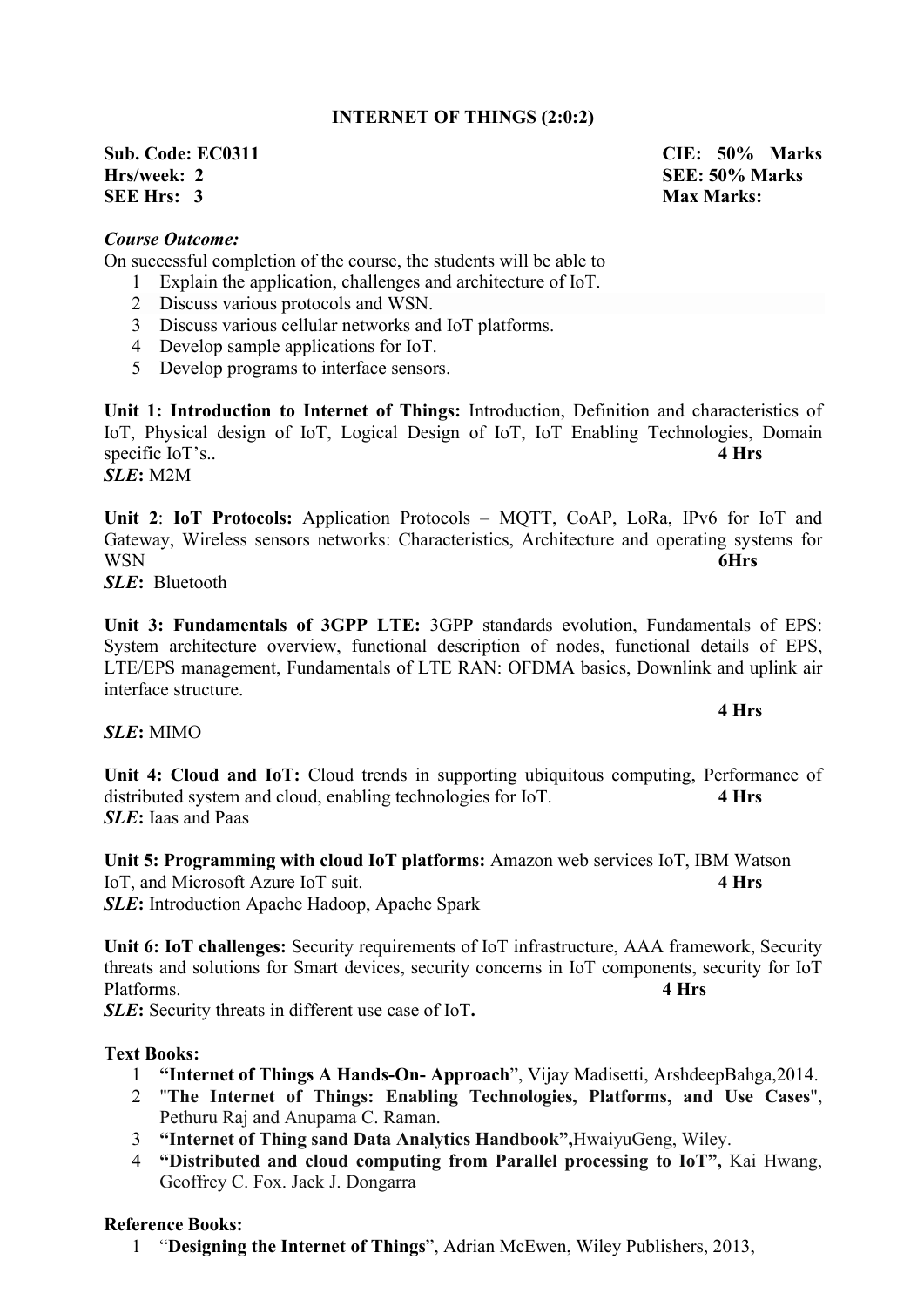## 2 "**Building the Internet of Things with IPv6 and MIPv6",**Daniel Minoli, Wiley Publisher.

# 3 **"Big Data Science & Analytics**", Arshdeep Bhaga and Vijay Madisetti.

# 4 Research papers.

# **MOOC's:**

1. https://www.coursera.org/learn/cloud-iot-platform

# **LABORATORY EXPERIMENTS(0:0:2)**

- 1. Interacting with device peripherals (GPIO, ADC)
- 2. Connecting to the Internet (Ex: the device showing the current weather forecast)
- 3. Exposition of device functionality as services. (COAP protocol)
- 4. Machine-to-machine communication (broadcast communication protocols)
- 5. Machine-to-machine communication (communication based on the message exchange MQTT protocol).
- 6. Interfacing with devices used in healthcare, automation, transportation using Intel boards.

# **Bio-Medical Instrumentation (3-0-0)**

|                    | Sub Code :EC0328 | $CIE$ : 50% Marks |
|--------------------|------------------|-------------------|
| $Hrs/week : 3+0+0$ |                  | SEE : 50% Marks   |
| SEE Hrs :3         |                  | Max marks: 100    |

# *Course Outcomes*

# **On successful completion of the course, the students will be able to**:

- 1. Describe the physiology of the human body and origin of biomedical signals.
- 2. Explain the working of different diagnostic instruments, Clinical Lab Equipments and different imaging modalities
- 3. Emphasize the knowledge on Telemedicine and Patient safety

**UNIT-1: Fundamentals of Medical Instrumentation:** Anatomy, Physiology, Physiology systems of the body, sources of bio-medical signals, basics of medical instrumentation, Performance requirements, Origin of biomedical signals.

# **06 Hours**

*SLE*: action potential, general constraints in design of medical instrumentation systems

**UNIT-2: Diagnostics and Monitoring:** General concepts, ECG, Measurement of pulse rate, blood pressure measurement, Cardiac output measurement, measurement of respiration rate, EEG, oxymeter

# **08 Hours**

*SLE* : Capnography (CO<sub>2</sub> method of respiration rate)

**UNIT-3: Medical Image Processing: X-ray:** Basics of diagnostic radiology, Nature Production of X-ray, Computed tomography & system components. **MRI**: Principles and Image reconstruction techniques

# **07 Hours**

**SLE**: Radiation hazard reduction and biological impact

**UNIT -4: Surgical and Therapeutic: Defibrillator**: Need and DC defibrillators, Lithotriptors: First and Modern Lithotriptor, Anaesthesia: Anesthesia machine, Ventilators: Mechanics of respiration, artificial ventilation, ventilators, types of ventilators

**Drug Delivery systems:** Infusion pumps and components, Implantable infusion systems,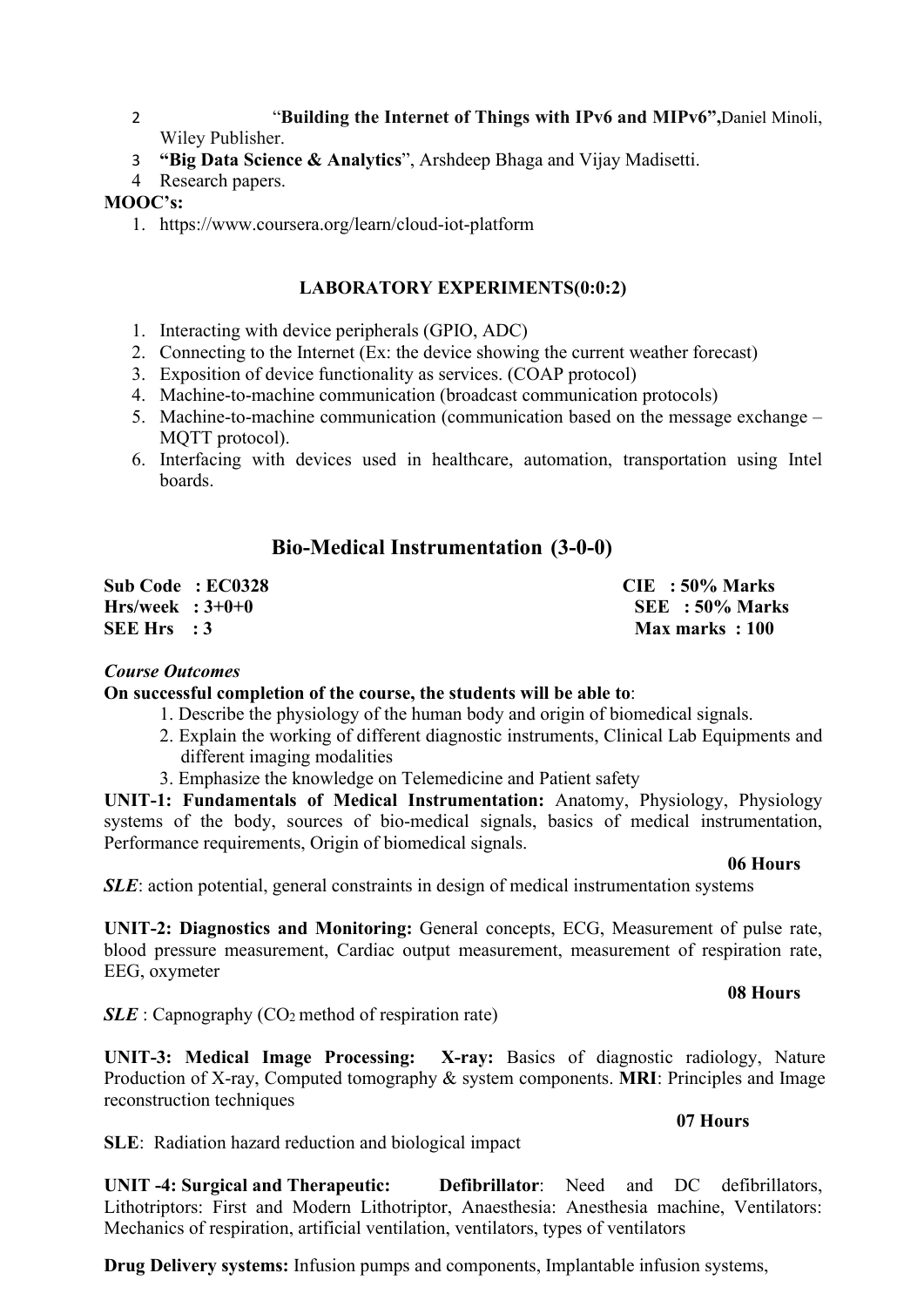**Unit-5: Clinical Lab Equipment:** Equipments: Spectrophotometery, Spectrophotometer, Colorimerter, Blood gas analyzers – Acid-base balance, Ph, PCO2 pO2 measurement (Intraarterial blood gas monitoring), Types of blood cell, Method of blood cell counting.

### **06 Hours**

**SLE**: Automated biochemical analysis system

**Unit-6 Telemedicine and patient safety:** Shock hazard, leakage current, safety code for medical devices, safety analyzers, Radiation safety, Regulations of medical device, Telemedicine.

**06 Hours**

*SLE*: Testing of biomedical equipment.

# *Text Book:*

1. R S Khandpur, *" Handbook of Biomedical instrumentation",* 2ndEdn., TMH,

# *Reference Books:*

- 1. Nandini K Jog, *"Electronics in medicine and biomedical Instrumentation",* PHI, New Delhi, 2013
- 2. Anand Natarajan,*" Biomedical instrumentation and measurement",* 2ndEdn. PHI New Delhi,
- 3. Raja Rao and Guha, *"Princiles of medical electronics and biomedical instrumentation"*, Universities press, Hydeabad, 2013
- 4. Mandeep Singh, "*Introduction to bio-medical instrumentation*", 2<sup>nd</sup>Edn, PHI New Delhi, 2014
- 5. Shakti Chatterjee , *"Biomedical Instrumentation system",* Delmer Cengage, 2010

# **System Verilog (3:0:0)**

**Sub. Code: EC0329 CIE:50%Marks Hrs./week: 3 SEE: 50% Marks SEE Hrs.: 3** Max Marks: 100

*Course Outcomes:* This course will enable students to:

- 1. Understand digital system verification using object oriented methods
- 2. Learn the System Verilog language for digital system design and verification.
- 3. Create/build test benches for the basic design/methodology.
- 4. Use constrained random tests for verification
- 5. Understand concepts of functional coverage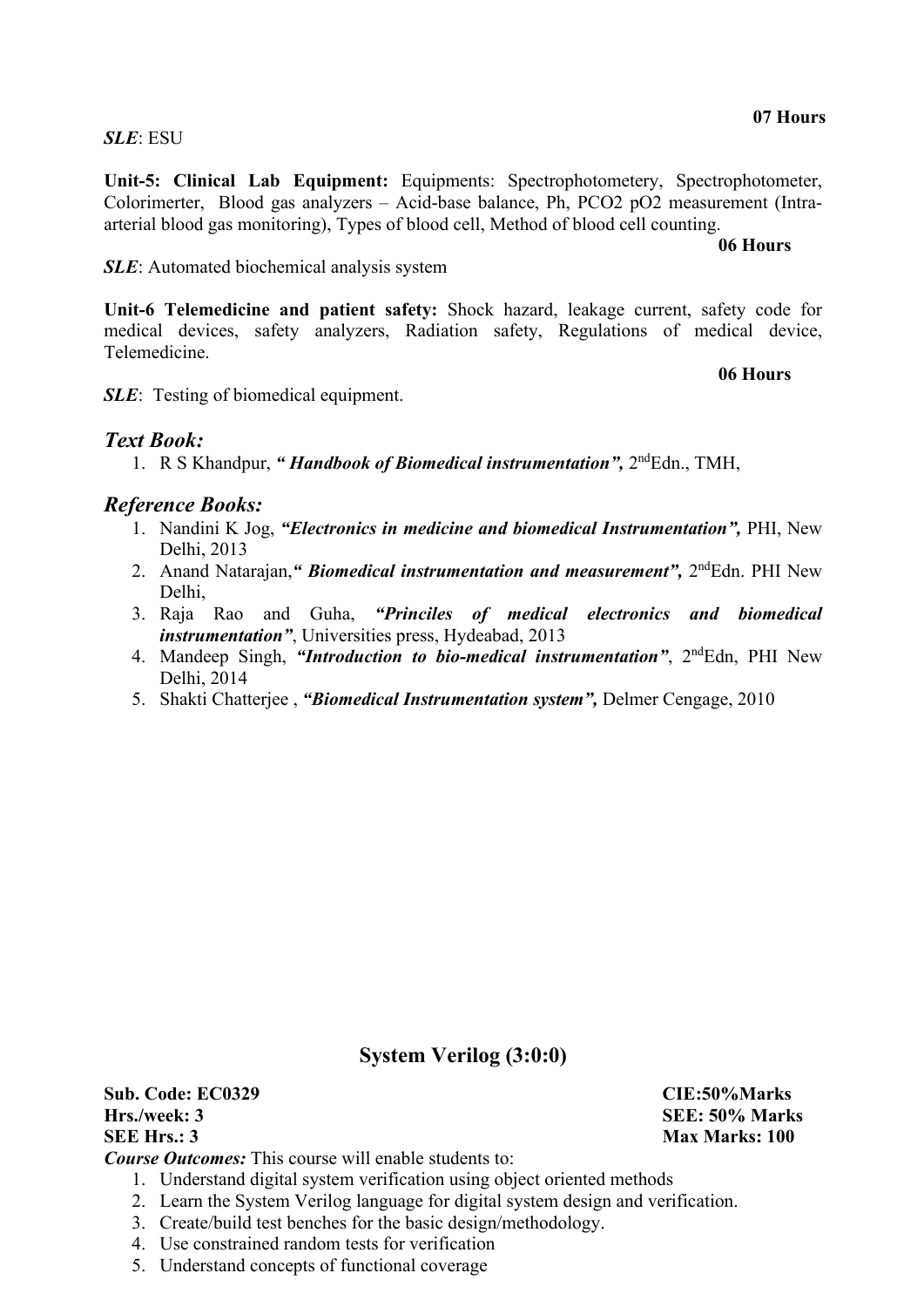# **Part A: System Verilog for Design**

**Case study:** Design a synchronous and asynchronous counters **Unit 1**

**Data Types:** Built in Data types, fixed and dynamic arrays, Queues, associative arrays, linked lists, array methods, choosing a storage type, creating new types with type def, creating user defined structures, type conversion, Enumerated types, constants and strings, Expression width.

*SLE***:** Net Types

# **Unit 2**

**Procedural Statements and Routines:** Procedural statements, Tasks, Functions and void functions, Task and function overview, Routine arguments, returning from a routine, time values. **7 Hrs**

*SLE***:** Local data storage

# **Unit 3**

**Randomization:** Introduction, Randomization in System Verilog, Constraint details, Solution probabilities, Valid constraints, In-line constraints, Random number functions, Common randomization problems, Iterative and array constraints, Random control. **7 Hrs** *SLE***:** Random Generators and Random Device Configuration

# **Part B: System Verilog for Verification**

**Case study:** Verify a synchronous and asynchronous counters **Unit 4**

**Verification Guidelines:** The verification process, basic test bench functionality, directed testing, methodology basics, constrained random stimulus, randomization, functional coverage, test bench components.

**Converting the test bench and design:** Separating the test bench and design, The interface construct, Stimulus timing, Interface driving and sampling, System Verilog assertions.

**8 Hrs**

**7 Hrs**

*SLE***:** Connecting It All Together and Program – Module Interactions

### **Unit 5**

**Threads and Interprocess Communication:** Working with threads, Disabling threads, Interprocess communication, Events, semaphores, Mailboxes, Building a test bench with threads and Interprocess Communication **7 Hrs**

**SLE:** Synthesis guidelines for interface methods

# **Unit 6**

**Functional Coverage:** Coverage types, Coverage strategies, Simple coverage example, Anatomy of Cover group and Triggering a Cover group, Coverage options, Analyzing coverage data, measuring coverage statistics during simulation. **5 Hrs** *SLE***:** Verification with interfaces

# **Text Book :**

Chris Spear, System Verilog for Verification – A guide to learning the Test bench language features', Springer Publications, 2nd Edition, 2010.

Stuart Sutherland, Simon Davidmann, Peter Flake, ―System Verilog for Design A guide to using system verilog for Hardware design and modeling‖, Springer Pulications, 2nd Edition, 2006

Stuart Sutherland, "RTL modeling with System Verilog for simulation and synthesis : using System Verilog for ASIC and FPGA design" Tualatin, 2017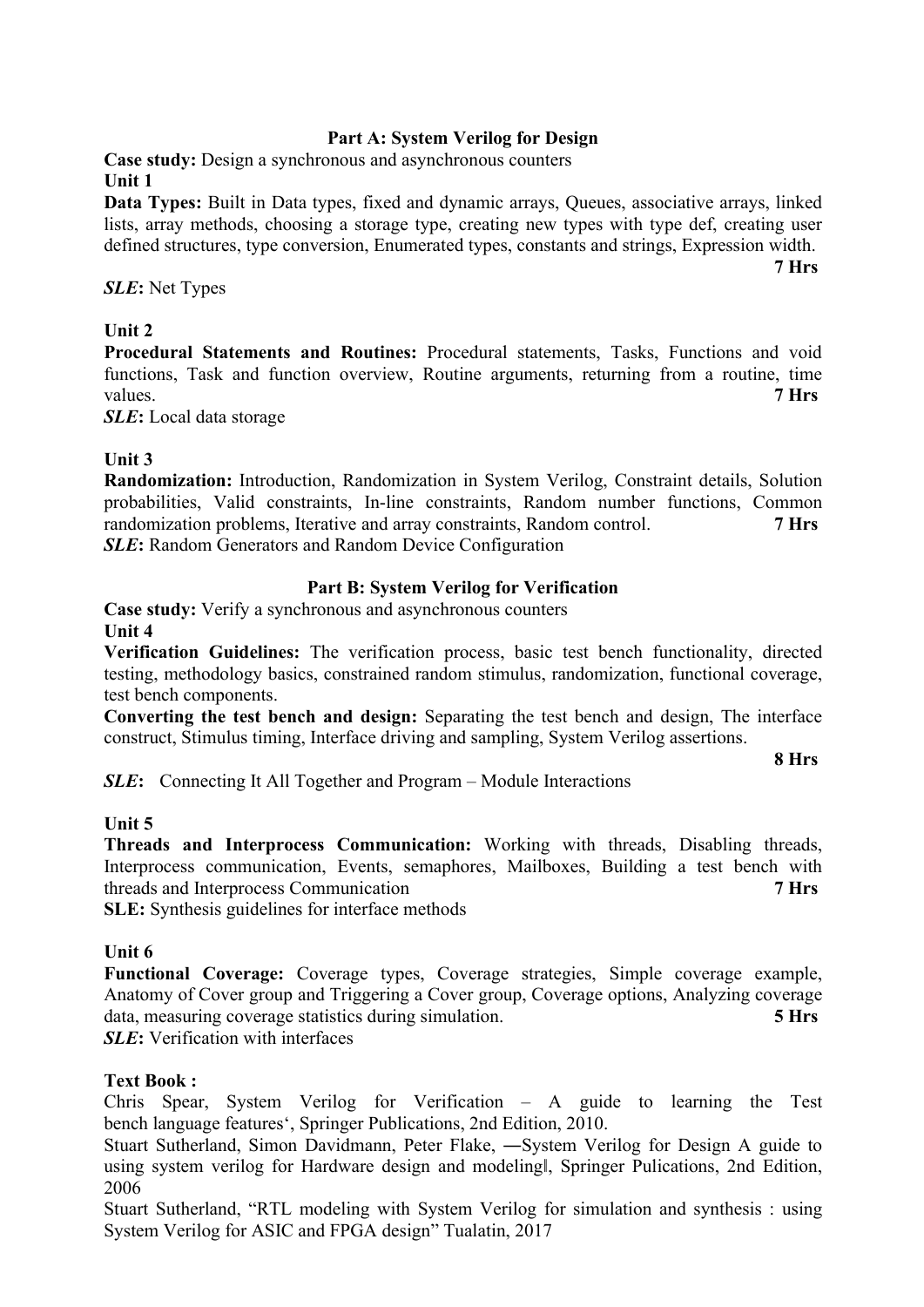# **IOT AND APPLICATIONS (2:0:2) (Industry Driven Elective)**

**Sub. Code: EC0330 CIE: 50% Marks Hrs./week: 4 SEE: 50% Marks SEE Hrs.: 3** Max Marks: 100

**8 Hrs**

### *Course Outcome:*

On successful completion of the course, the students will be able to:

- 1. Understand the implementation and role of computer networks for IOT, the different application protocols used in the IOT domain and the various use cases that are encountered.
- 2. Understand the testing, security and development cycle of software pertaining to IOT and the use of Raspberry Pi in the IOT scenario
- 3. Comprehend the basics of wireless communication in terms of LTE and basics of cellular IOT
- 4. Perceive the implementation of IOT on cloud and other platforms and interpret it's impact.

#### **Unit 1: Wireless Connectivity Technology Options:**

OneM2M and IoT World Forum standardized architecture and LTE -1(LTE Network Architecture). LTE-2 LTE-3, WiFi, 5G : General introduction and IoT specific features.

| Unit 2: Software Engineering:<br>Software Development Life Cycle, Software Testing, Security.                                          | 2 Hrs |
|----------------------------------------------------------------------------------------------------------------------------------------|-------|
| Unit $3: IoT: Introduction$ and end to end architecture – I:<br>LoRA & SigFox, Sensors & Actuators layer, Communication Network Layer. | 5 Hrs |
| Unit 4: $I \circ T$ : Introduction and end to end architecture – II:<br>Applications & Analytics layer, Key Design Considerations      | 2 Hrs |
| Unit 5: Cellular IoT:<br>Cellular Technologies for IOT                                                                                 | 6 Hrs |
|                                                                                                                                        |       |

### **Unit 6: Cloud and IOT Platforms:**

Cloud and Virtualization, Analytics, IMPACT **4 Hrs**

#### **Text Books:**

- 1. Vijay Madisetti, **"Internet of Things AHands-On- Approach"**ArshdeepBahga, 2014
- 2. Rajkumar Buyya, Amir Vahid Dastjerdi, **'Internet of Things**, 1st Edition.

### **Reference Books:**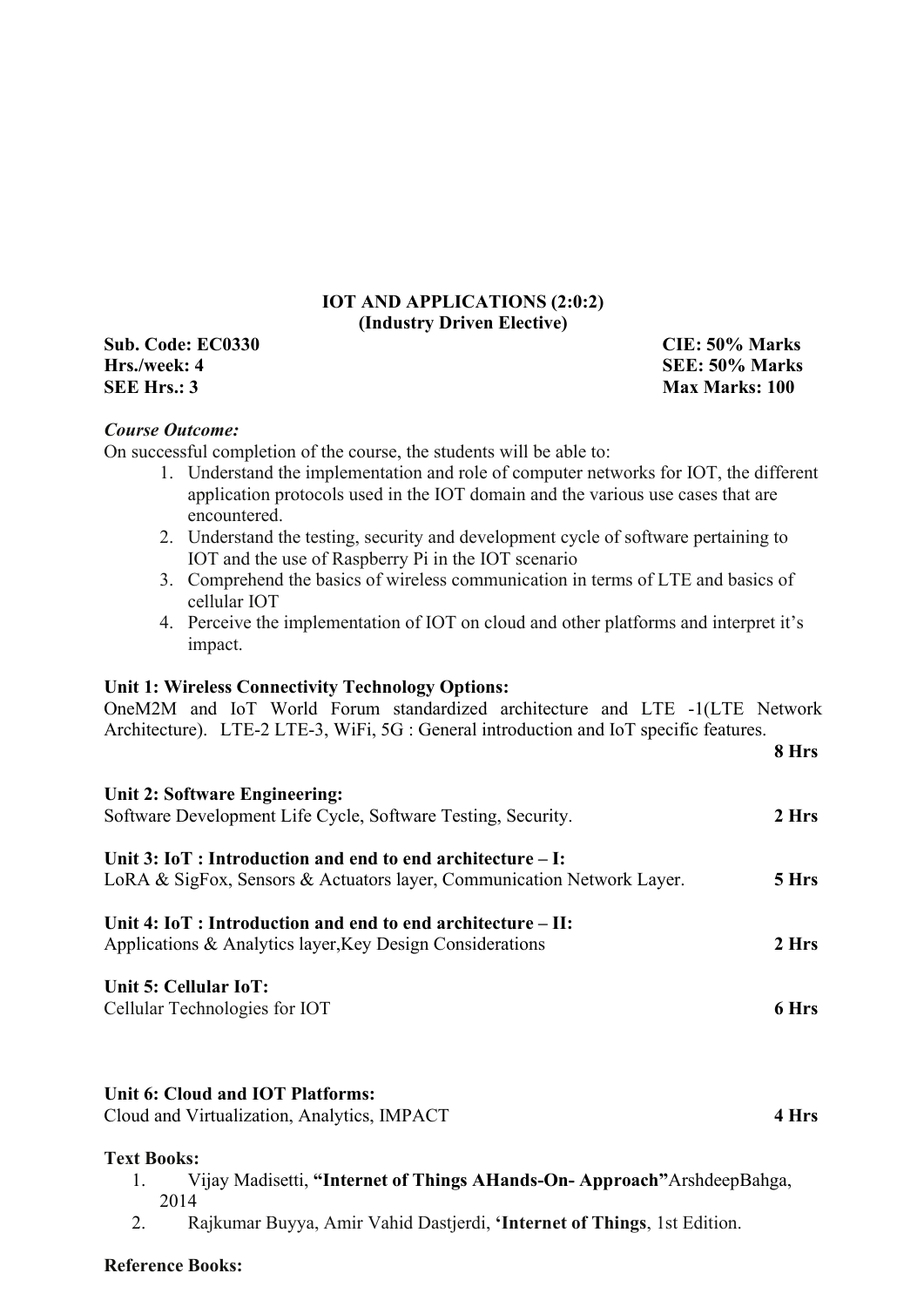- 1. Behrouz A Forouzan, **"Data Communication and Networking",** Tata McGraw-Hill Publishing Company Limited, Indian 4th Edition, 2006
- 2. Liberg, Marten Sundberg and EricWang**"Cellular Internet of Things: Technologies, Standards and Performance"**.

**MOOC – Principles of Machine Learning (3:0:0)**

**Sub. Code: EC0331 CIE: 50% Marks Hrs./week: 3 SEE: 50% Marks SEE Hrs.: 3** Max Marks: 100

### *Course Outcome:*

On successful completion of the course students will be able to:

- **CO1 :** Understand what is Machine Learning and Loss functions applied to models
- **CO2 :** Learn about Data Processing and ML Model Building and Predictions
- **CO3 :** Monitoring, Evaluating and learn about custom models
- **CO4 :** To Apply the model and train distributed training.
- **Unit 1:** Getting started with ML, Overview of Machine Learning (Process and Techniques, Demonstration of ML concepts with Deep Playground)
- **Unit 2:** Data Input and Pre-processing
- **Unit 3:** Machine Learning Model Building, Prediction
- **Unit 4:** Monitoring and evaluating models, Building custom models CNNs, Scaling up for large datasets
- **Unit 5:** Distributed training with hardware accelerators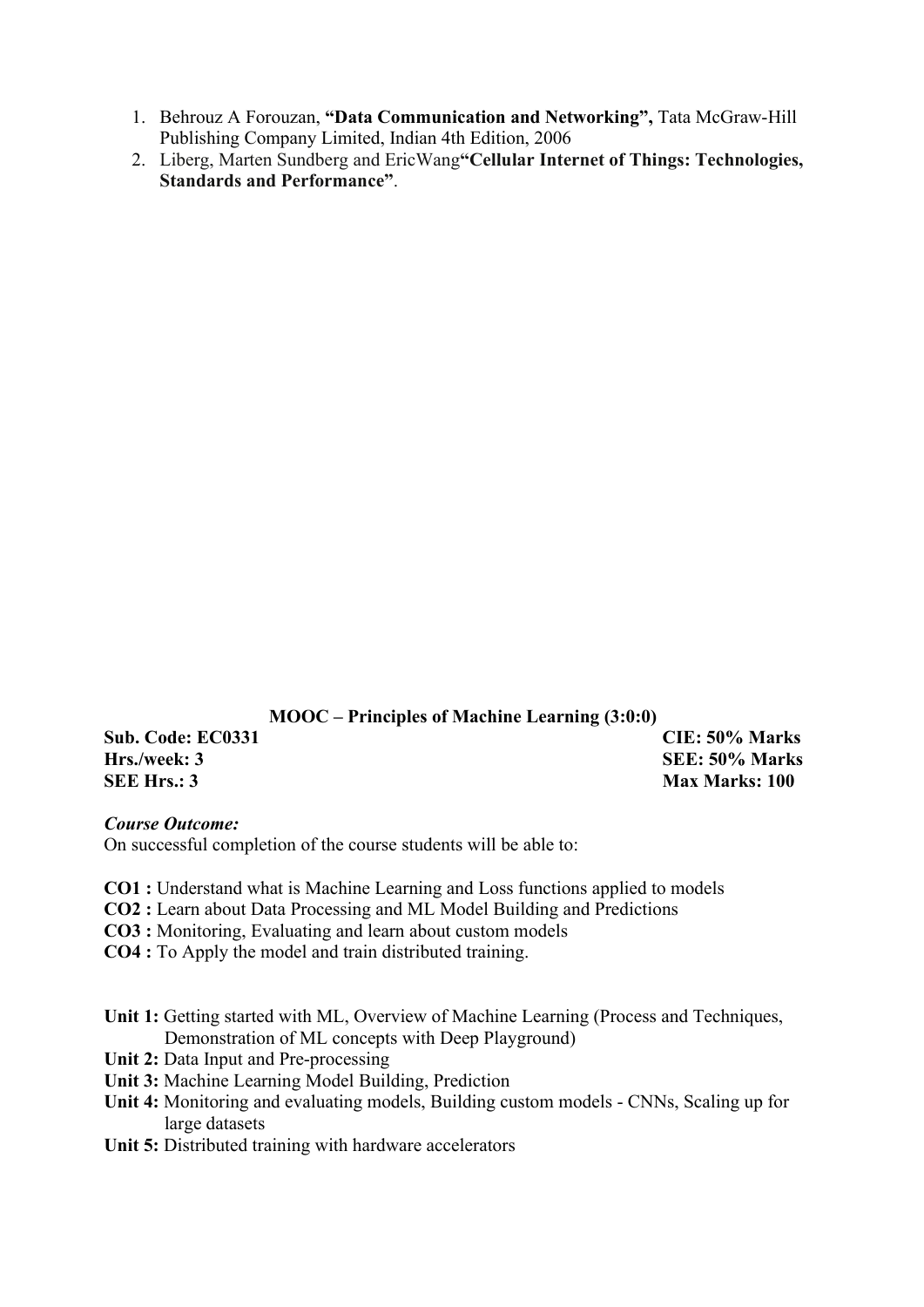# **ENGINEERING MANAGEMENT (4:0:0)**

**Sub. Code: EC0441 CIE: 50% Marks Hrs./week: 4 SEE: 50% Marks SEE Hrs.: 3** Max Marks: 100

### *Course Outcome:*

On successful completion of the course students will be able to:

- 1. Describe the history of scientific management and distinguish between organization type and structures.
- 2. Explain the fundamental concepts of Engineering Economics.
- 3. Interpret financial statements and nuances of long term sources of finance.
- 4. Describe product development life cycle.
- 5. Interpret human behavior in organizations.
- 6. Identify the constraints in Project management.

### **Unit 1: Management**

History of scientific management, types of ownership. Organization structures. **8 Hrs.** *SLE***:** Types of planning.

#### **Unit 2: Engineering Economics and Financial Management**

Law of demand & supply, Market Equilibrium, interest rates simple interest, compound interest, interest formulae, NPV analysis of alternatives, depreciation concepts, elements of cost, fixed cost, variable cost, marginal cost, sunk cost, Break-even analysis and numerical problems.

**10 Hrs.**

*SLE***:** Replacement analysis.

#### **Unit 3: Financial Management:**

Brief description on evolution of financial management (Goals, financial decisions in a firm, risk-return trade off), financial statements(Concepts of balance sheets and income statements), long term sources of finance (shares, debentures, loans, primary and secondary markets and venture capital), dividends, mergers and acquisitions. **10 Hrs.** *SLE***:** Budgets.

### **Unit 4: New Product Development and Marketing:**

Product Development Life Cycle, market strategy and concept of sales **8 Hrs.** *SLE***:** New product failures.

#### **Unit 5: Organizational Behavior:**

Motivation, Content Theories: Maslow, Herzberg and McGregor, Stress and Conflict: Team building, Negotiation, Management by Objectives. **8 Hrs.** *SLE***:** Leadership.

#### **Unit – 6: Project management**:

basic concepts of project management such as scope, time, cost and quality, network diagrams and critical path, 7 QC tools. **8 Hrs.**

*SLE***:** Subcontract management.

### **Text Books:**

- 1. Banga and Sharma,*"Industrial Organization and Management",* Khanna Publishers. New Delhi, 2007.
- 2. Ramesh Burbure, *"Management and Entrepreneurship",* Rohan publishers, 2009.
- 3. Dale H. Bester field,*"Total Quality Management",*Pearson Education India Publisher,3<sup>rd</sup> Edition.
- 4. I.M. Pandey Vikas, *"Financial Management",* Publishing House Pvt Ltd, 9th Edition 2009.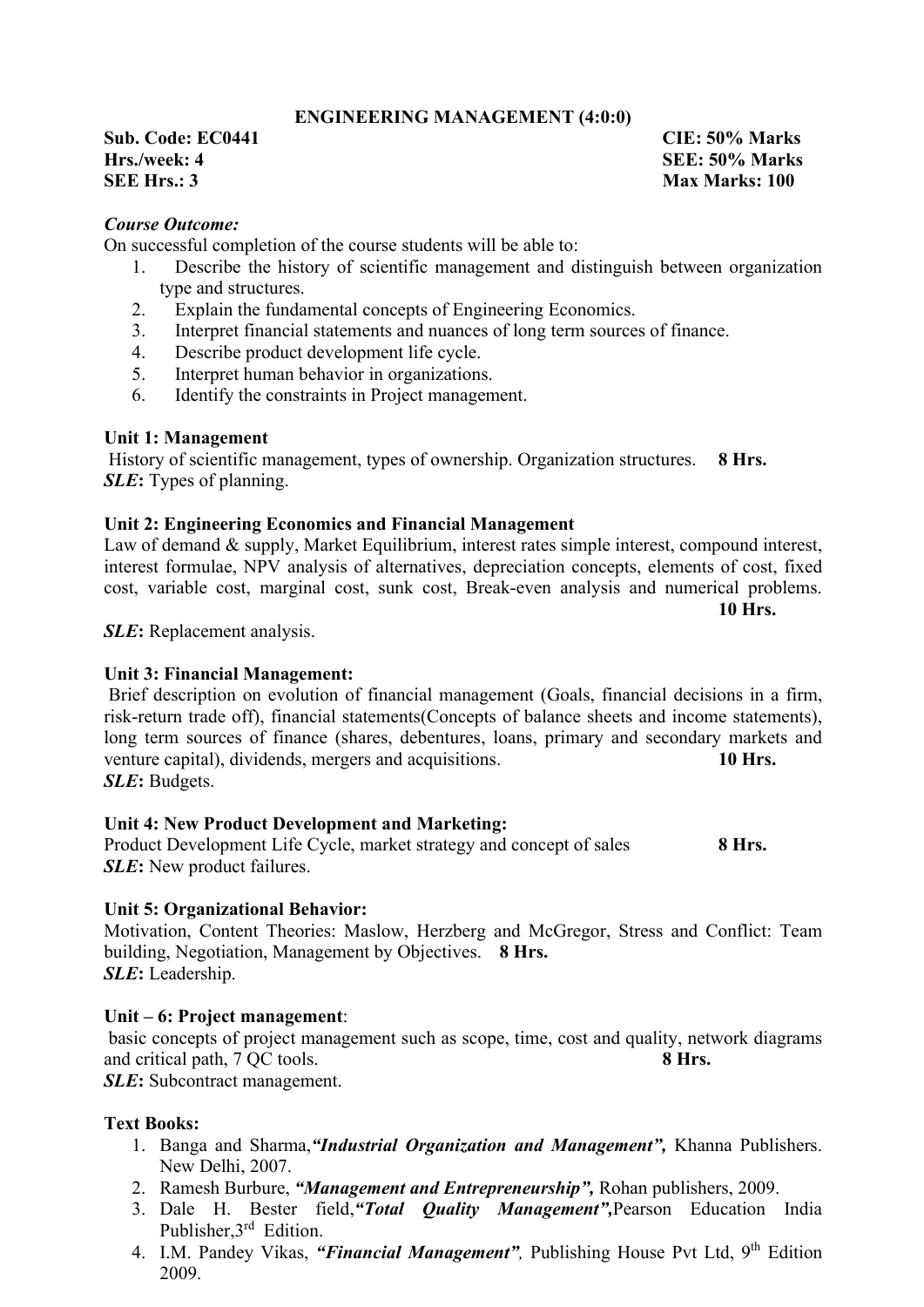5. R. Panneerselvam, "Engineering Economics", PHI Learning Pvt. Ltd, 5<sup>th</sup>Edition, 2004.

### **Reference Books:**

- 1. Harold Koontz, Heinz Weiglunch,*"Essentials of Management – An international perspective",*7th Edition, Tata McGraw Hill, 2007.
- 2. John W. Mollins, *"The New business Road Test"*, by Pearson Education, 1<sup>st</sup> Edition, 2007.
- 3. Peter F. Drucker,*"The Frontiers of Management",*Elsevier Publications, 2006.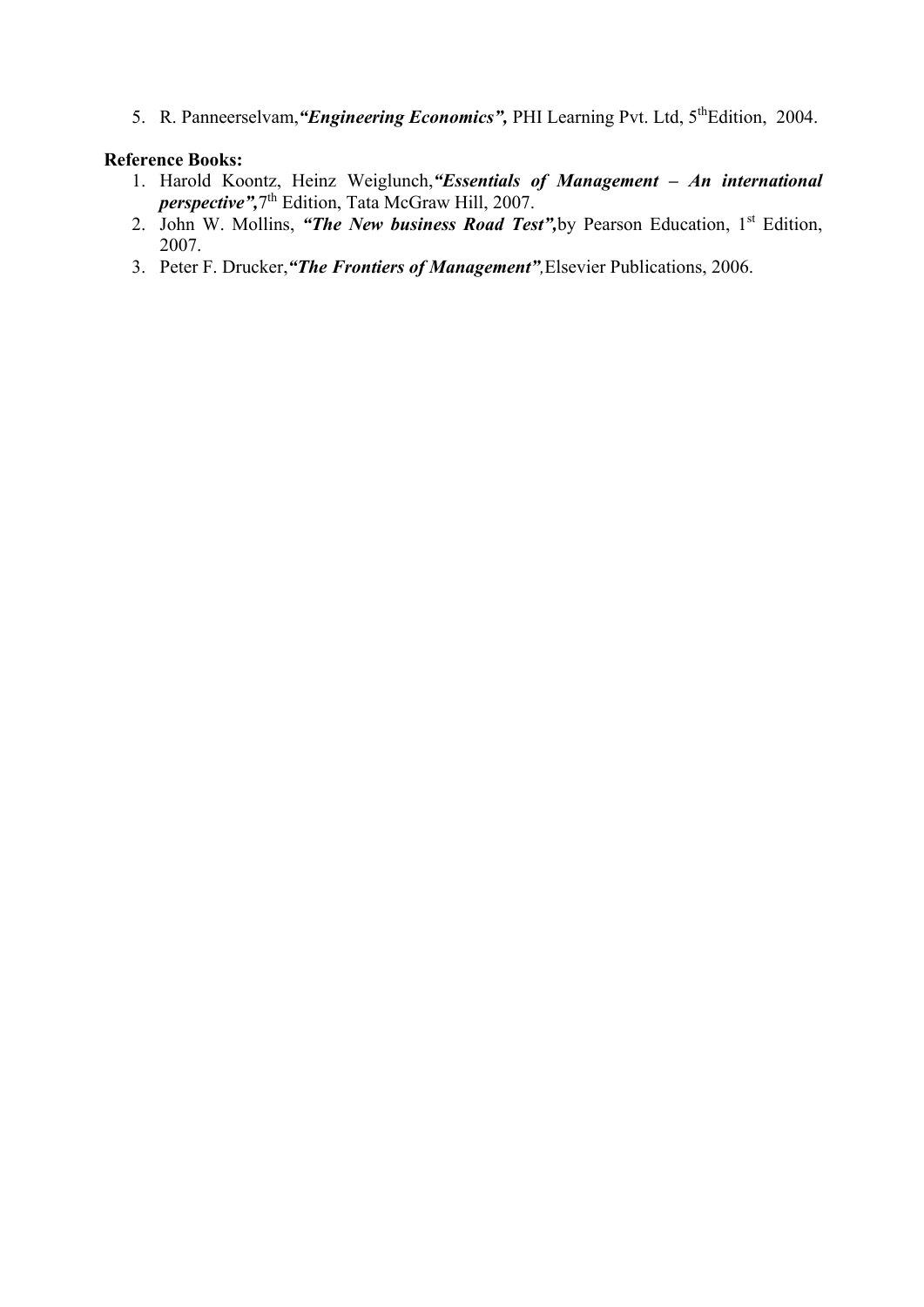### **OPTICAL FIBER COMMUNICATION (3:0:0)**

**Sub. Code: EC0305 CIE: 50% Marks Hrs/week: 3 SEE: 50% Marks SEE Hrs: 3** Max Marks: 100

#### *Course Outcome:*

On successful completion of the course, the students will be able to

- 1. Identify the basic elements of optical fiber transmission link, fiber modes configurations and structures.
- 2. Analyze the different kind of losses, signal distortion in optical wave guides and their signal degradation factors and the various optical source materials, LED structures, aser diodes.
- 3. Apply the fiber optical receivers concepts in communication,basics of optical amplifiers, receiver operation and configuration.
- 4. Analyze the fiber optical network components, variety of networking aspects, SONET/SDH and operational principles WDM.

#### **Unit 1: Overview of optical fiber communication:**

Basic optical laws and definitions, optical fiber modes and configuration, Mode theory of circular wave guides: Overview, summery of key modal concepts,

*SLE***:** Fiber fabrication.

#### **Unit 2: Signal Degradation in Optical Fibers:**

single mode fibers, graded index fibers, fiber materials. Attenuation, signal losses and distortion in optical wave guides, .

**SLE**: Characteristics of single mode fibres.

#### **Unit 3: Optical Sources and Detectors:**

Introduction, LED's, LASER diodes: LASER diodes Modes and threshold conditions, single mode Lasers, Principles of Photo diodes.

**7 Hrs** *SLE***:** Photo detector noise, avalanche multiplication noise.

**7 Hrs** 

**7 Hrs**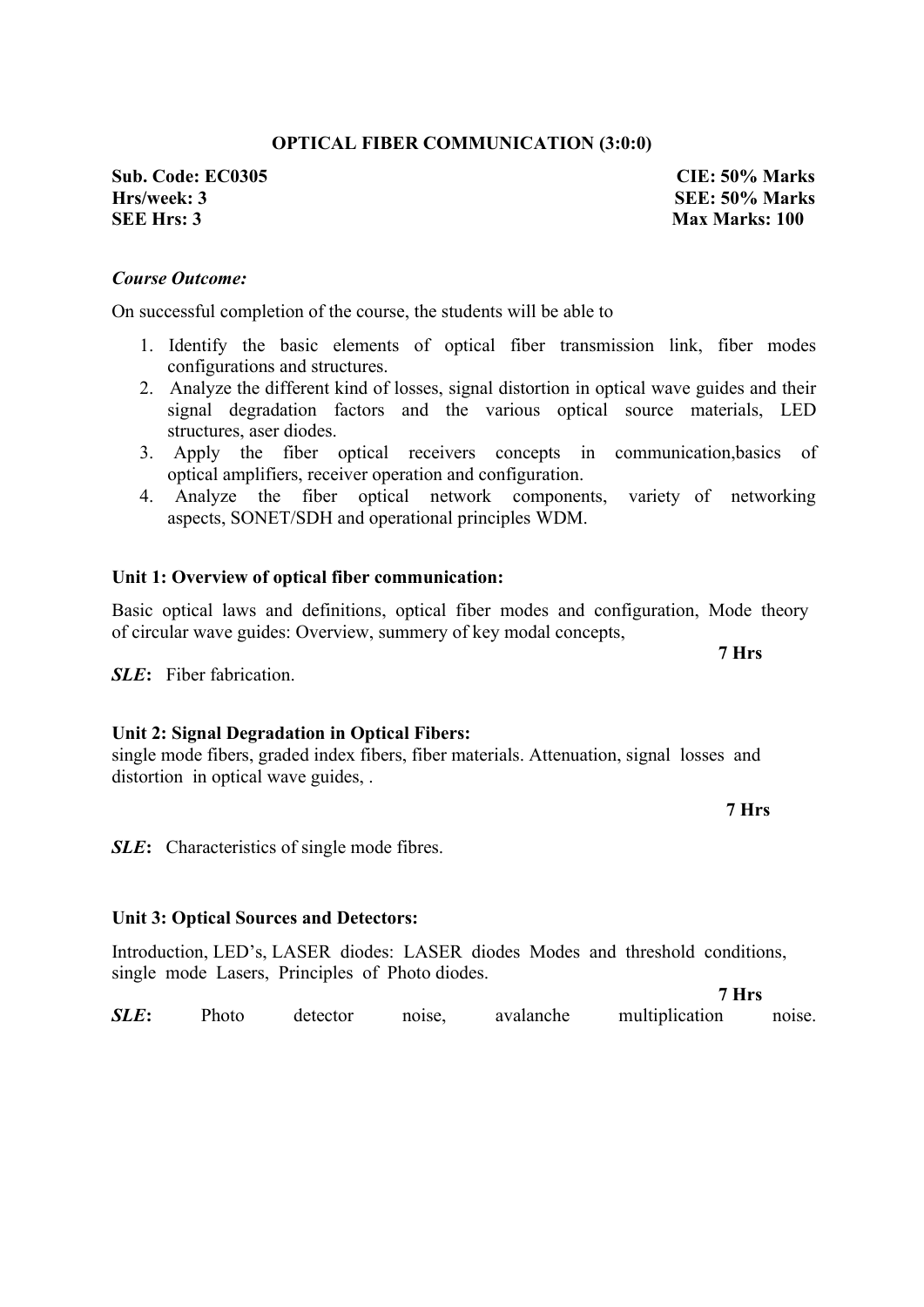## **Unit 4: Optical Receiver and Digital Transmission System:**

Fundamental receiver operation: Digital signal transmission, error sources, receiver configurations. Point to Point links: System considerations, link power budget, the contract of the contract of the budget. **7 Hrs**

**SLE:** Burst mode receivers.

# **Unit 5: Analog Systems and Optical Amplifiers:**

Overview of analog links, basic applications and types of optical amplifiers, semiconductor optical amplifiers, Erbium doped fiber amplifiers. **6 Hrs** *SLE***:** Wide band Optical Amplifiers.

### **Unit 6: Optical Networks:**

SONET / SDH, Broadcast and select WDM networks, Nonlinear effects on network performance. **6 Hrs** *SLE***:** High speed Light wave Links.

# **Text Book:**

.

1. **'Optical Fiber Communication'**, 'Gerd Keiser', MGH, 3th Ed., 2008.

### **Reference Book:**

1. **'Optical Fiber Communications'**, 'John M. Senior', Pearson Education. 3<sup>rd</sup> Impression, 2007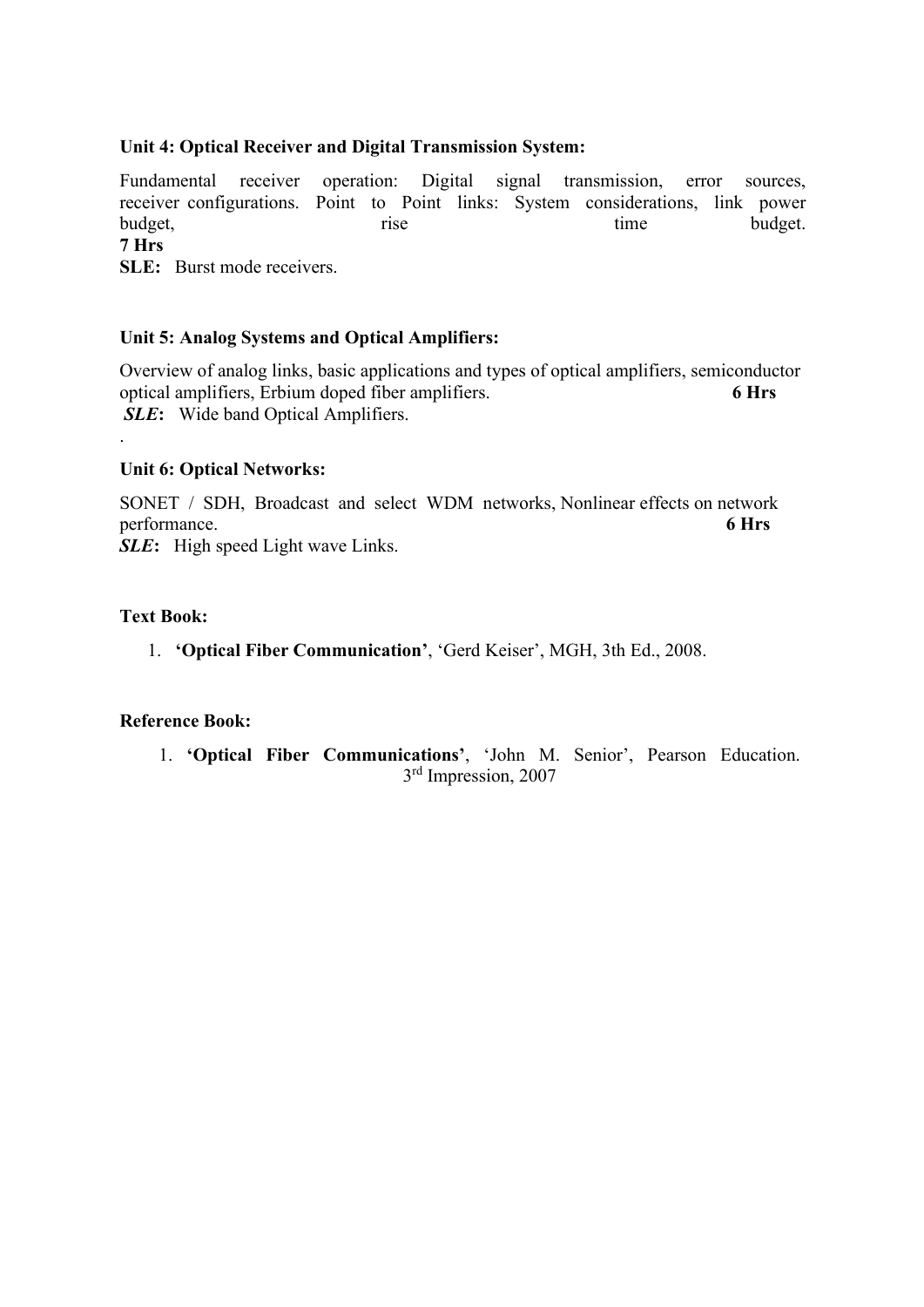### **ELECTIVES OFFERED LOW POWER VLSI DESIGN (4:0:0)**

**Sub. Code: EC0422 CIE: 50% Marks**

# **Course Outcomes:**

At the end of the course the student should be able to:

- 1. Identify the source of power dissipation in VLSI Circuits.
- 2. Understand the power optimization at circuit and logic level.
- 3. Applying the power optimization approaches to VLSI architecture and systems.

4. Understand the concepts of synthesis and software design for low power.

5. Understand the different techniques of power estimation and probabilistic analysis and emphasis on advanced techniques in VLSI systems.

# **UNIT-I**

**Device & Technology Impact on Low Power:** Need for low power VLSI chips, Sources of power dissipation on Digital Integrated circuits. Emerging Low power approaches, Physics of power dissipation in CMOS devices. Dynamic dissipation in CMOS, Transistor sizing & gate oxide thickness, Impact of technology Scaling, Technology & Device innovation.

# **UNIT-II**

**Low Power Design at Circuit and logic level**: Power consumption in circuits. Flip Flops & Latches design, high capacitance nodes, low power digital cells library, Gate reorganization, signal gating, logic encoding, State machine encoding, precomputation logic. 10Hrs

# **UNIT- III**

**Probabilistic power analysis:** Random logic signals, probability & frequency, probabilistic power analysis techniques, signal entropy. 6Hrs

# **Unit- IV**

Low power Architecture & Systems: Power & performance management, switching activity reduction, parallel architecture with voltage reduction, flow graph transformation, low power arithmetic components, low power memory design.

**Synthesis and software design for low power:** Introduction, design flow, Algorithmic level analysis and optimization, Architectural level estimation & synthesis. 12Hrs

# **Unit- V**

**Power estimation, Simulation Power analysis**: SPICE circuit simulators, gate level logic simulation, capacitive power estimation, static state power, gate level capacitance estimation, architecture level analysis, Data Correlation Analysis in DSP Systems, Monte Carlo simulation.

**Hrs/week: 4 SEE: 50% Marks SEE Hrs: 3** Max Marks: 100

10Hrs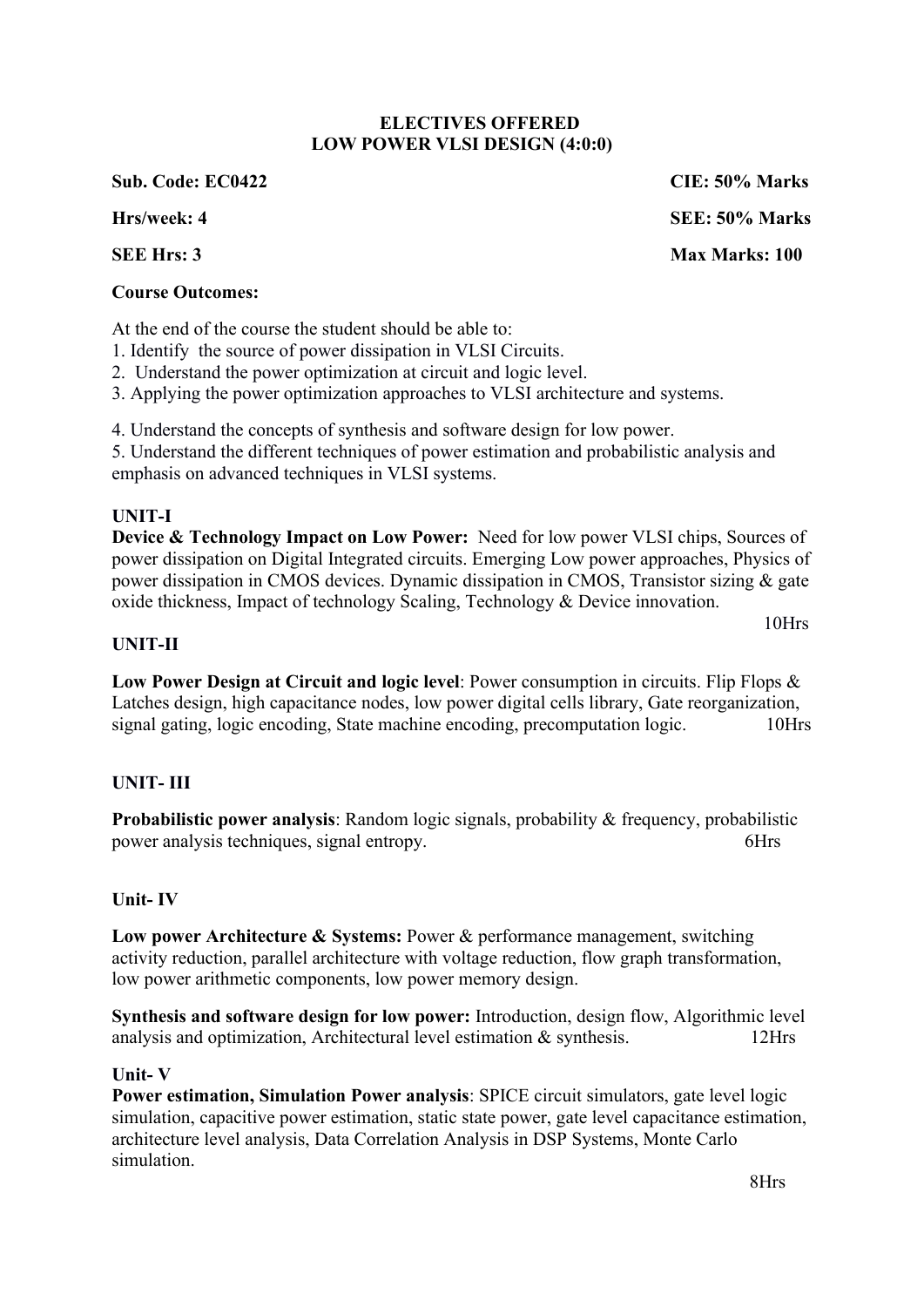# **UNIT-VI**

**Advanced Techniques:** Adiabatic Switching Circuits, Battery-aware Synthesis, Variation tolerant design, CAD tools for low power synthesis. 06 Hrs

### **Text Books:**

**1**. Kaushik Roy, Sharat Prasad, "**Low-Power CMOS VLSI Circuit Design**", Wiley, 2000.

**2**. Gary K. Yeap, "**Practical Low Power Digital VLSI Design**", KAP, 2002.

**3**. Rabaey, Pedram, "**Low Power Design Methodologies**", Kluwer Academic, 1997.

### **Reference book:**

1. Anantha P. Chandrakasan& Robert W. Brodersen, **"Low Power Digital CMOS Design"**  Kluwer AcademicPublications, 1994.

# **MIXED SIGNAL MODELLING USING VHDL-AMS (3:0:0) Sub. Code: EC0318 CIE: 50% Marks Hrs./week: 3 SEE: 50% Marks SEE Hrs.: 3 Hrs. Max Marks: 100**

### **Course Outcome:**

On successful completion of the course, the students will be able to:

- 1. Apply AHDL models for analogue circuitry.
- 2. Design and model analogue circuitry using combinations of AHDLs and circuitry.
- 3. Critically analyze the constraints in real circuits in terms of conflicting design requirements.
- 4. Gain an understanding of the AHDL language, its strengths and its current weakness.

# **Unit1:**

Signal flow modeling in VHDL nature, terminal, quantity definition of a nature terminal nodes, free quantities, across and through quantities, electrical package. **7 Hrs. SLE:** VHDL syntax and semantics.

# **Unit2:**

Simultaneous statements, implicit quantities, solvability, simultaneous if and case statements, Examples: resistor, capacitor, diode, netlists terminal and quantity ports, component instantiation. **6 Hrs.**

**SLE:** Signal flow modeling.

### **Unit3:**

Procedural statements sequential programming constructs,equivalent simultaneous statements, equivalent functions, Examples: MOSFET 6 Hrs. **SLE:** Modeling Op-amps.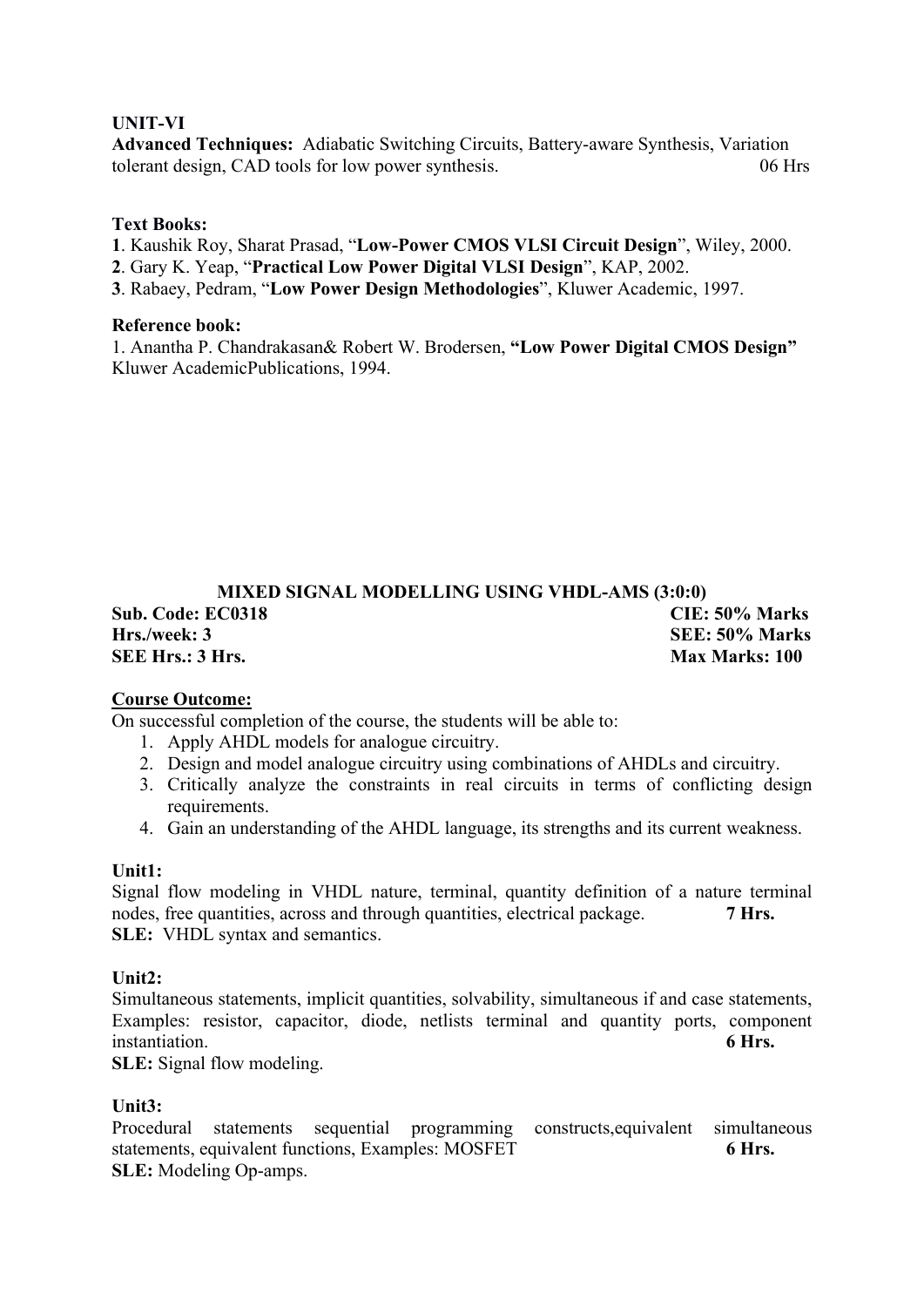## **Unit4:**

Mixed-signal simulation cycle, initialization, break statements, time step control, frequency and noise domain modeling mixed-signal modeling, mixing concurrent and simultaneous constructs. **7 Hrs.**

**SLE:** Events and their significance.

# **Unit5:**

Mixed signal focus command and control system design, digitise/encode block, decode /pulse-width-block, pulse-width/analog converter block, frequency and transfer function modeling, frequency –based modeling, noise-modeling. **7 Hrs. SLE:** Laplace transfer functions and discrete transfer functions.

### **Unit6:**

Case study: DC-DC power converter modeling with VHDL-AMS, capacitor model, ideal switch model, voltage mode control, averaged model, compensation design, load and line regulation, Case study: Communication systems Frequency Shift Keying. FSK detection.

**7 Hrs.**

**SLE**: Non-Coherent and coherent PLL Detection.

## **Text Book:**

1. Peter Ashenden, Gregory Peterson, Darrel, *"System Designers Guide to VHDL-AMS",*Morgan Kaufmann Publishers 2005.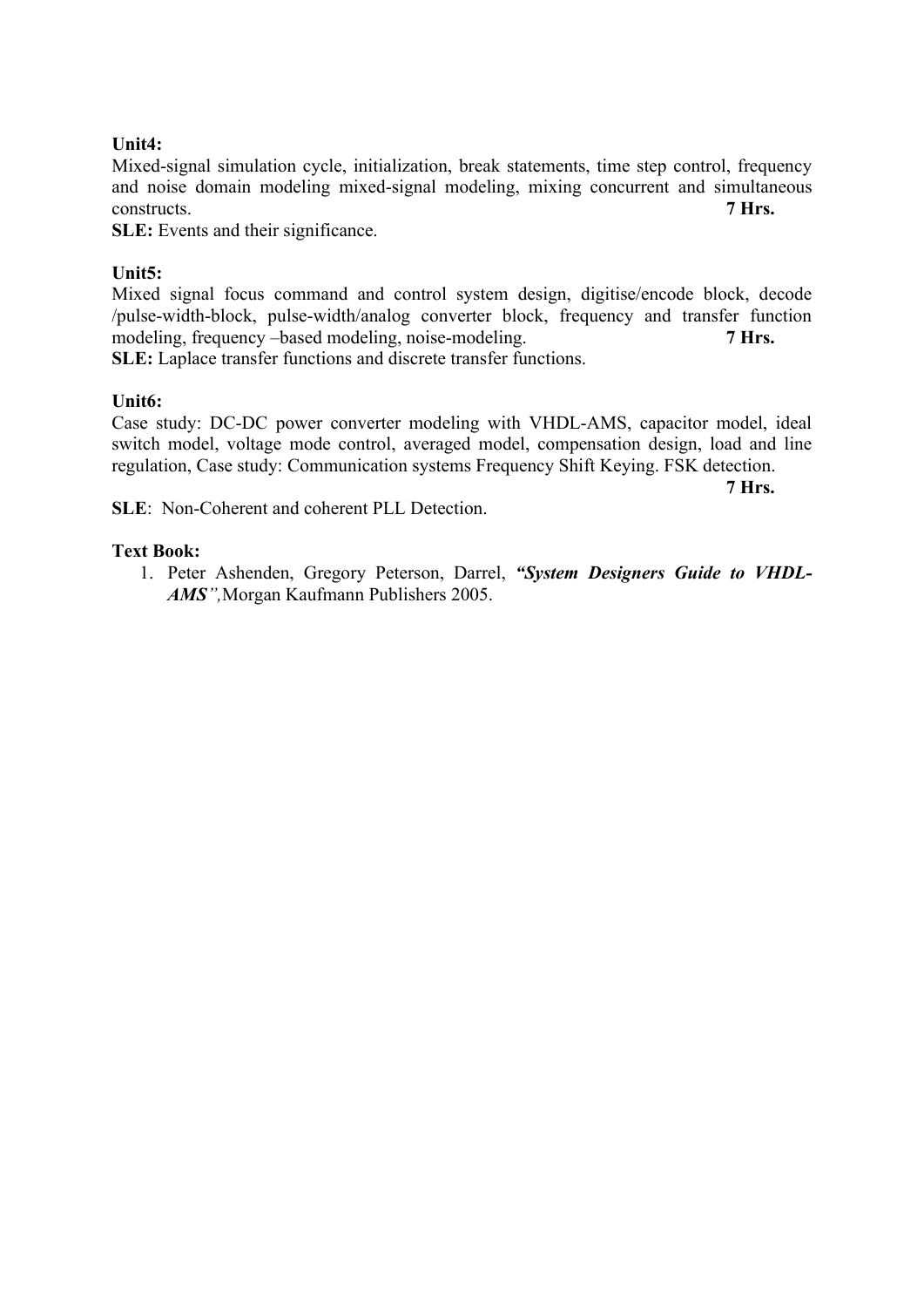### **NETWORK SECURITY (3:0:0)**

**Sub. Code: EC0319 CIE: 50% Marks Hrs./week: 3 SEE: 50% Marks SEE Hrs.: 3** Max Marks: 100

# **Course Outcome:**

# **On successful completion of the course, the students will be able to:**

- 1. Understand importance of security issues and objectives of information security.
- 2. Compose basic cryptographic algorithms.
- 3. Apply the concepts of private and public key encryption techniques. Understand Key Management techniques, Authentication services and Web security concepts.
- 4. Explain Digital Signatures along with Wireless and Mobile Device security.
- 5. Describe Intrusions, Intrusion detection and Firewall concepts.

#### **Unit 1: Introduction and Symmetric Ciphers:**

Services, mechanisms and attacks, OSI security architecture, model for network security, symmetric cipher model, substitution techniques and transposition techniques.

**7 Hrs.** 

**SLE:** Steganography and program on multiplicative inverse of modulus.

### **Unit 2: Block Cipher and Encryption Standards:**

Simplified DES, Data Encryption Standard (DES), Strength of DES, block cipher design principles and modes of operation, The AES cipher (overview). **6 Hrs. SLE:** Block cipher principles, finite fields.

#### **Unit 3: Public-Key Encryption and Hash Functions:**

Principles of Public-Key Cryptosystems, The RSA algorithm, Key Management: Symmetric Key Distribution Using Asymmetric Encryption, Distribution of Public Keys, Diffie-Hellman Key Exchange, Elliptic Curve Cryptography (ECC), Applications of Cryptographic Hash Functions, Message Authentication Functions.

# **7 Hrs.**

**SLE:** program on a<sup>b</sup> modulus n.

#### **Unit 4: Digital Signatures and Authentication Protocols:**

Digital signatures, Elgamal digital signature scheme, Digital Signature Standard, websecurity consideration, security socket layer (SSL) and transport layer security, secure electronic transaction, Wireless Network threats, Wireless security measures, Mobile Device security threats, Mobile Device security strategy. 8 Hrs. **SLE:** Cloud security risks and countermeasures.

#### **Unit 5: Intruders and Malicious Software:**

Intruders, Intrusion Detection, password management, types of malicious software, viruses, virus Countermeasures. . **6 Hrs.**

**SLE:** Distributed intrusion detection, Behavior-Blocking Software.

#### **Unit 6: Firewalls:**

The need for Firewalls, Firewall characteristics, types of Firewalls. **6 Hrs. SLE**: Firewall configurations.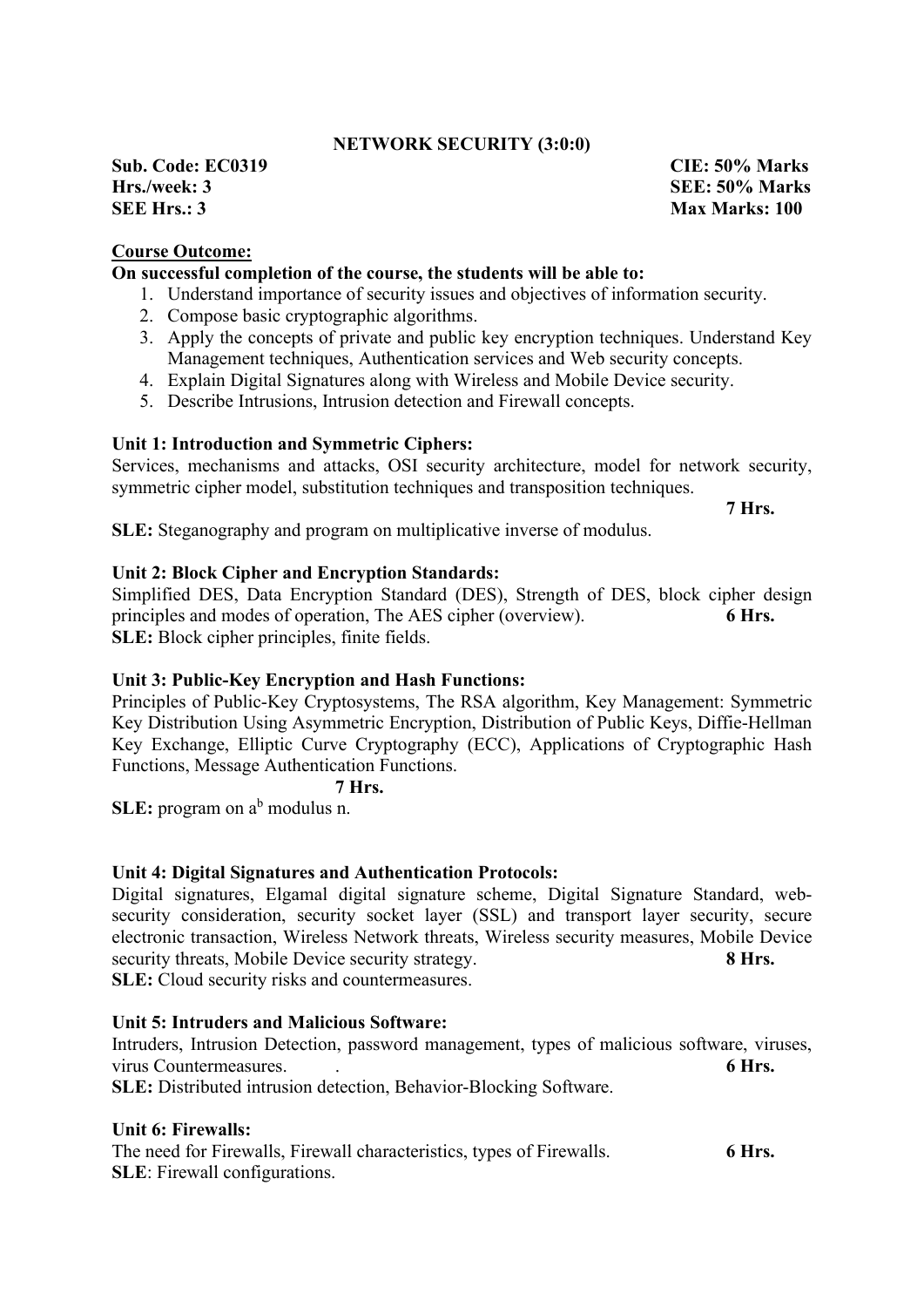### **Text Book:**

1. William Stalling, *"Cryptography and Network Security",* Pearson Education, 4th Edition, 2011.

# **Reference Books:**

- 1. William Stalling, *"Cryptography and Network Security"*, Pearson Education, 6th Edition, 2014
- 2. Behrouz A. Forouzan, *"Cryptography and Network Security",* TMH, 3rd Edition, 2015.
- 3. Atul Kahate, *"Cryptography and Network Security",* TMH, 2013.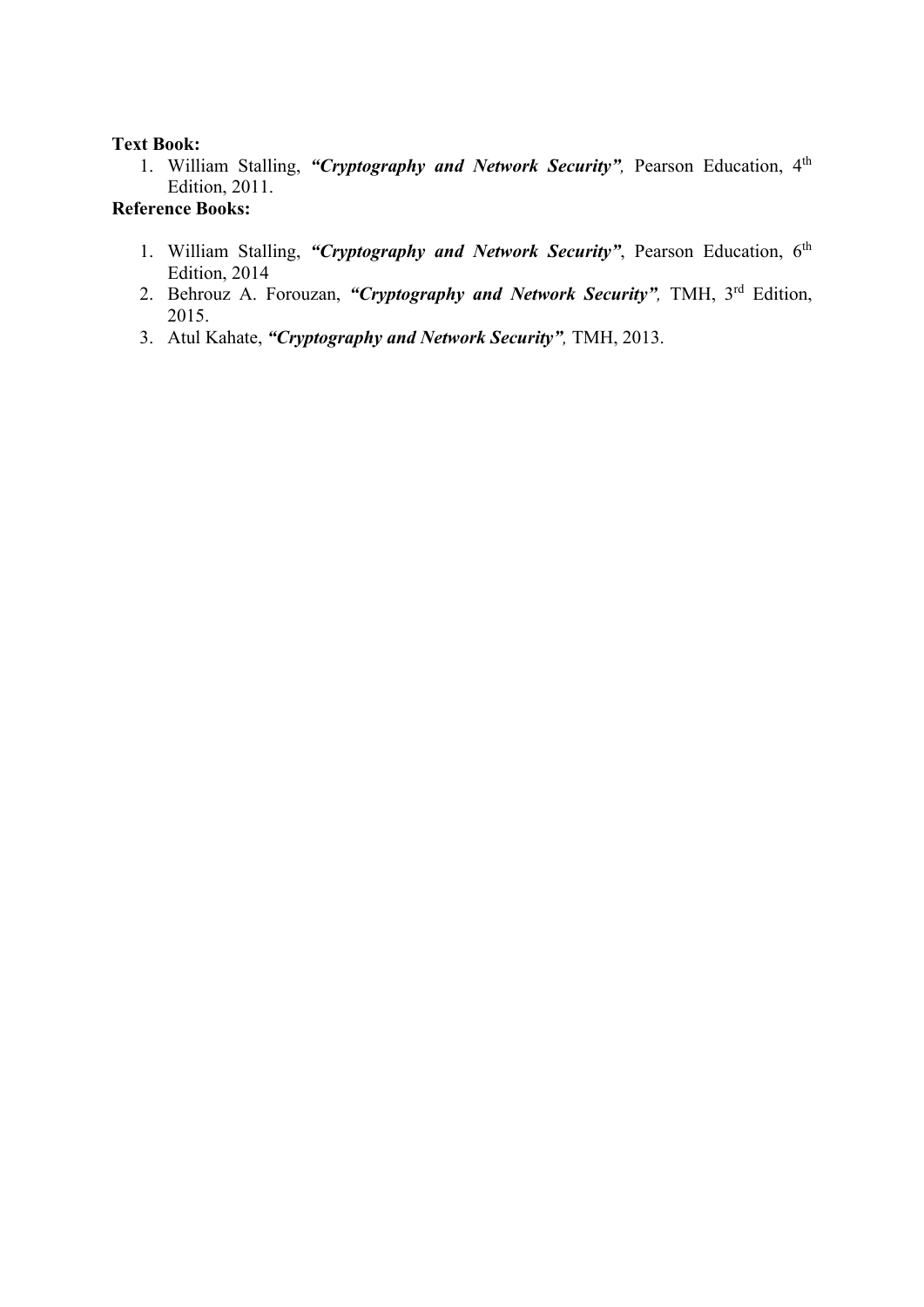### **RF MICRO ELECTRONICS (3:0:0)**

**Sub. Code: EC0320 CIE: 50% Marks Hrs./week: 3 SEE: 50% Marks SEE Hrs.: 3** Max Marks: 100

# **Course Outcome:**

On successful completion of the course, the students will be able to:

- 1. Calculate radio, microwave and link power and noise budgets.
- 2. Analyze lumped and distributed microwave filters.
- 3. Design an optimal microwave transistor amplifiers.
- 4. Design microwave transistor oscillators and mixers. Interpret and manipulate network analyzer measurements.

#### **Unit1:Basic Concepts in RF Design:**

Introduction, non-linearity and time variance, random processes and noise, sensitivity and dynamic range, passive impedance transformation. **7Hrs. SLE:** Scattering parameters**.**

#### **Unit2:Transceiver Architectures:**

General considerations, Receiver architectures: heterodyne and homodyne receivers, Transmitter architectures. **7Hrs. SLE:** OOK Transceiver.

#### **Unit3:Low Noise Amplifiers and Mixers:**

Low noise amplifiers: General considerations input matching, simple bipolar LNA. Down conversion mixers: General considerations, Passive and active mixers. **7 Hrs. SLE:** Single balanced mixer

#### **Unit4: Oscillators:**

General considerations, basic LC oscillator topologies, Voltage controlled oscillators.

**7 Hrs.**

**7Hrs.**

**7Hrs.**

**SLE:** LC VCOs with Wide Tuning Range

#### **Unit5: Frequency Synthesizers:**

General considerations, Phase locked loops: Basic concepts, Basic PLL, Charge pump PLLs.

**SLE:** Phase noise in PLLs**.**

#### **Unit6: Power Amplifiers:**

General considerations, Classification of power amplifiers, High efficiency power amplifiers.

**SLE:** Doherty Power Amplifier**.**

#### **Text Books:**

1. Behzad Razavi,*"RF Microelectronics",*Prentice Hall Communications Engineering And Emerging Technologies Series.

### **Reference Books:**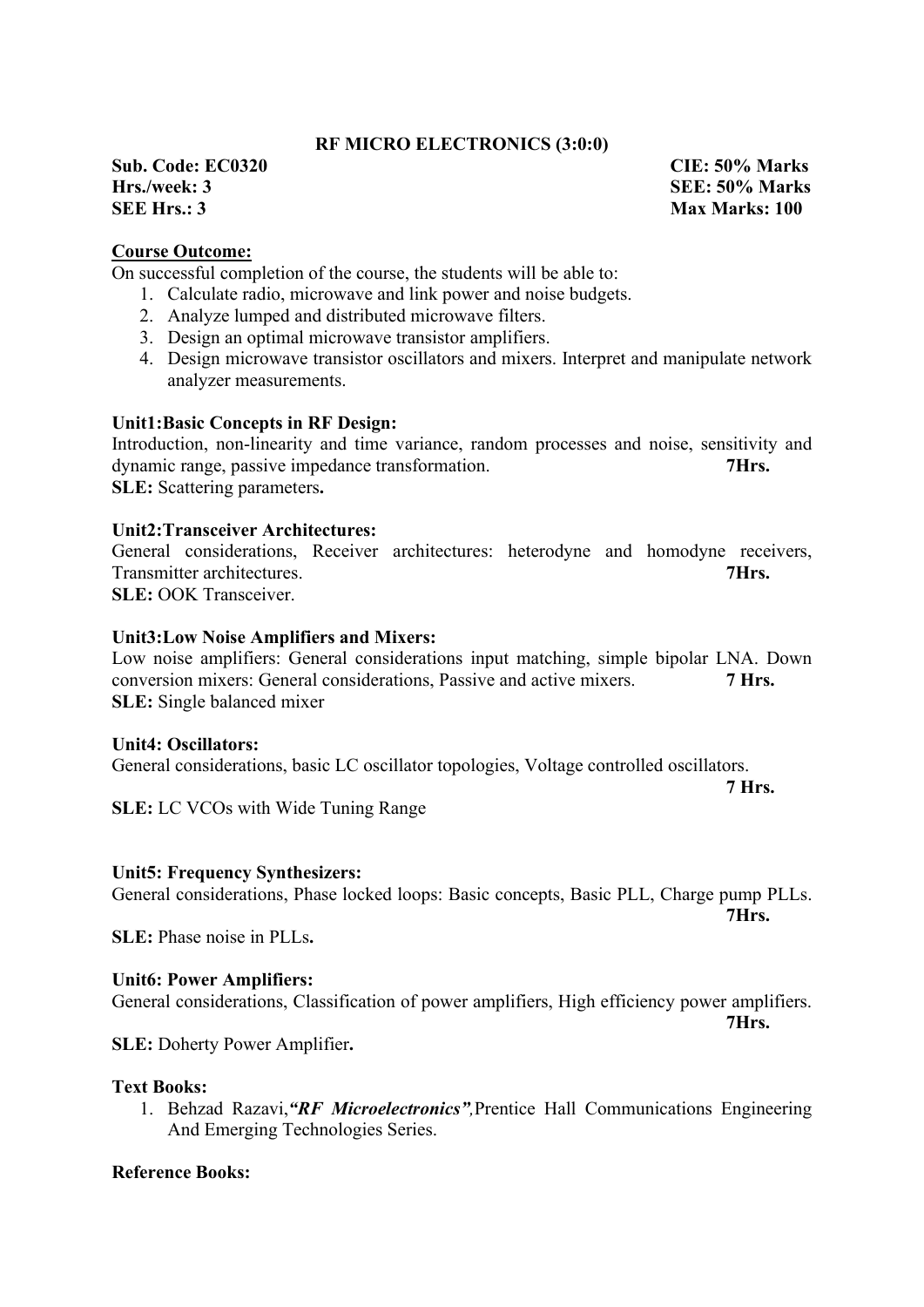1. Reinhold Ludwig, Pavel bretchko,*"RF circuit design: Theory and applications"*Prentice Hall Publications.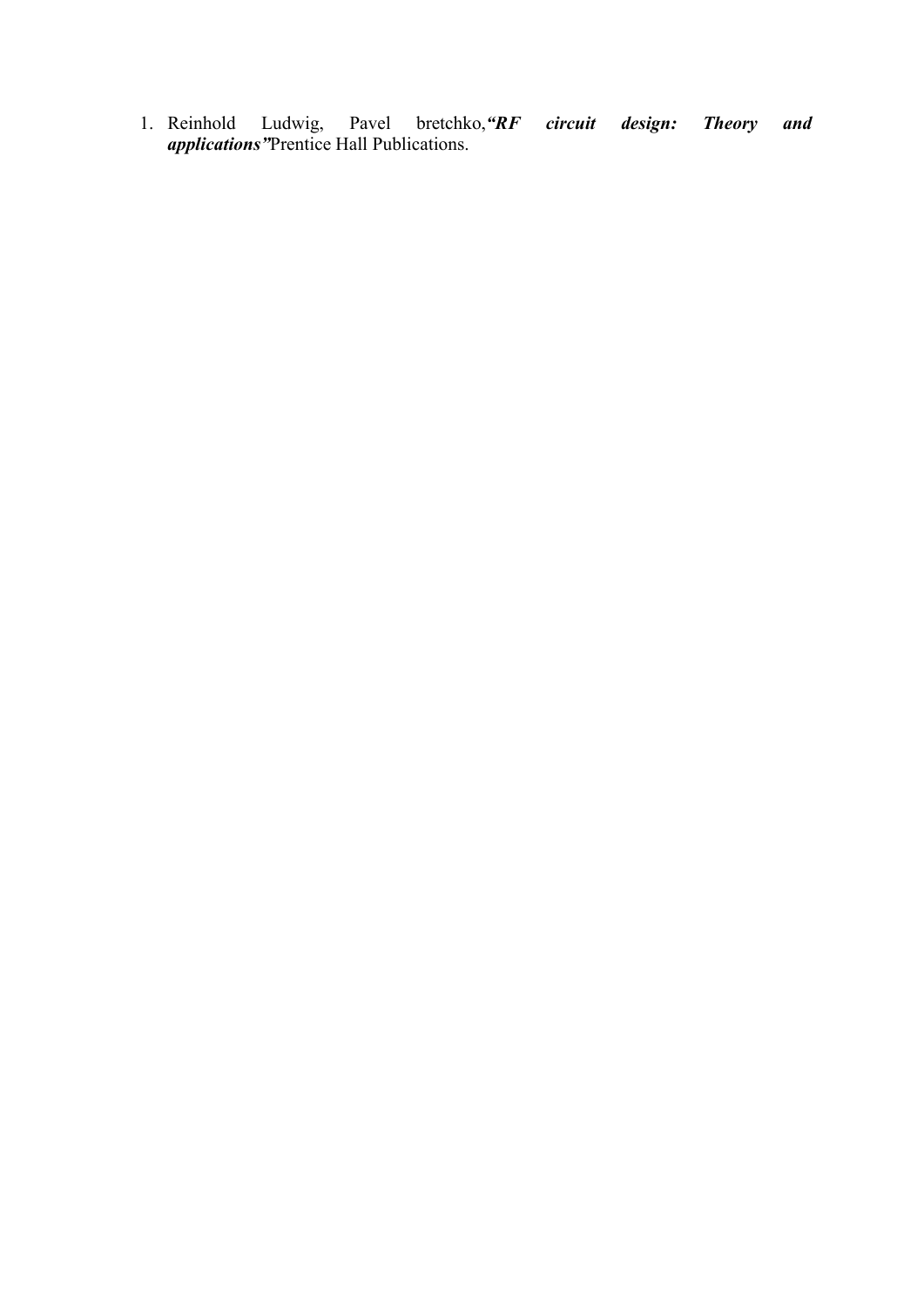# **AUTOMOTIVE ELECTRONICS (3:0:0)**

**Sub. Code: EC0321 CIE: 50% Marks Hrs./week: 3 SEE: 50% Marks SEE Hrs.: 3** Max Marks: 100

# *Course Outcomes:*

On successful completion of the course, the students will be able to:

- 1. Explain in a concise manner how the general automotive electronics useful in the design and development of vehicles.
- 2. Understand constraints and opportunities of sensors and actuators used in the modern vehicle design.
- 3. Use basic measurement tools to determine the real-time performance of vehicles.
- 4. Analyze the implementation of the interconnected wireless embedded sensor networks and the Electronic Control Systems.
- 5. Understanding the basics of Automotive Instrumentation, Safety factors and diagnostics of Automobile systems.

### **Unit 1: Introduction:**

Automotive fundamentals overview: four stroke cycle, engine control, ignition system, spark plug, spark pulse generation, ignition timing, drive train, transmission, brakes, steering system, battery, starting system. air/fuel systems fuel handling, air intake system. **6 Hrs.**

*SLE***:** Air/fuel management

#### **Unit 2: Sensors:**

Sensors: Oxygen (O2/EGO) Sensors, Throttle Position Sensor (TPS), Engine Crankshaft Angular Position (CKP) Sensor, magnetic reluctance, position sensor, engine speed sensor, ignition timing sensor, hall effect position sensor, shielded field sensor, optical crankshaft position, sensor, Manifold Absolute Pressure (MAP) Sensor - strain gauge and capacitor capsule, Engine Coolant Temperature (ECT) sensor, Intake Air Temperature (IAT) sensor, knock sensor, airflow rate sensor. **8 Hrs.**

*SLE***:** Throttle angle sensor

### **Unit 3:Actuators:**

Actuators–fuel metering actuator, fuel injector, ignition actuator, exhaust after-treatment systems–air, catalytic converter, Exhaust Gas Recirculation (EGR). **8 Hrs.** *SLE***:** Evaporative emission systems

### **Unit 4: Electronic Engine Control:**

Engine parameters, variables, engine performance terms, electronic fuel control system, electronic ignition control, idle sped control. **6 Hrs.** *SLE***:** EGR control.

### **Unit 5:Communication:**

Serial Data, Communication Systems, Protection, Body and Chassis Electrical Systems, Remote Keyless Entry. **6 Hrs.** *SLE***:** GPS.

### **Unit 6: Applications:**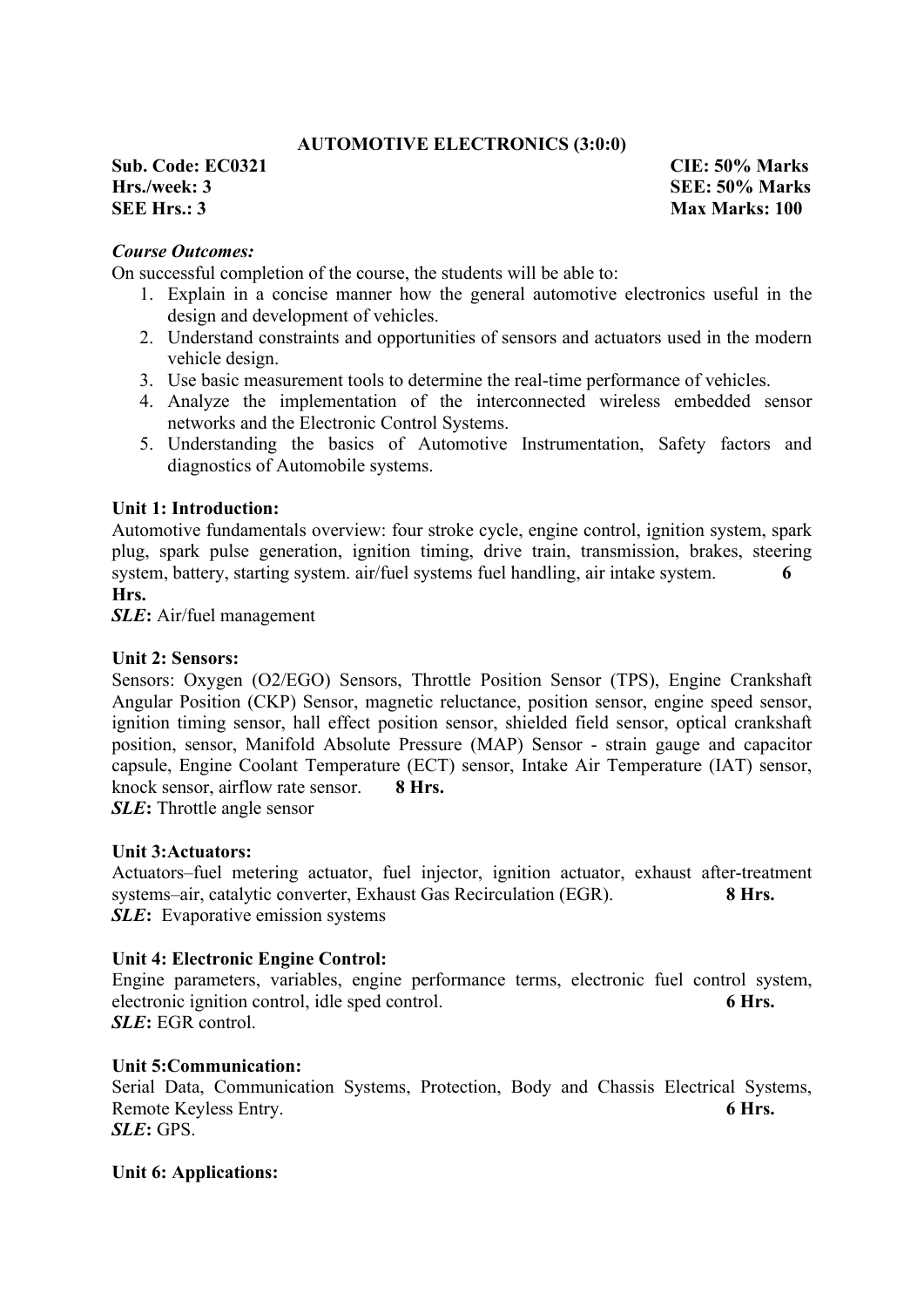Vehicle Motion Control-Cruise Control, Chassis, Power Brakes, Antilock Brake System (ABS), Electronic Steering Control, Power Steering, Traction Control, Electronicallycontrolled suspension, Automotive Instrumentation–Sampling, Measurement & Signal Conversion of various parameters. **6 Hrs.** *SLE***:** Integrated Body

# **Text Books:**

- 1. William B. Ribbens,*"Understanding Automotive Electronics",*6th Edition, SAMS/Elsevier Publisher, 2010.
- 2. Robert Bosch Gambh, *"Automotive Electrics Automotive Electronics Systems and Components"*, 5th Edition, John Wiley& Sons Ltd., 2007.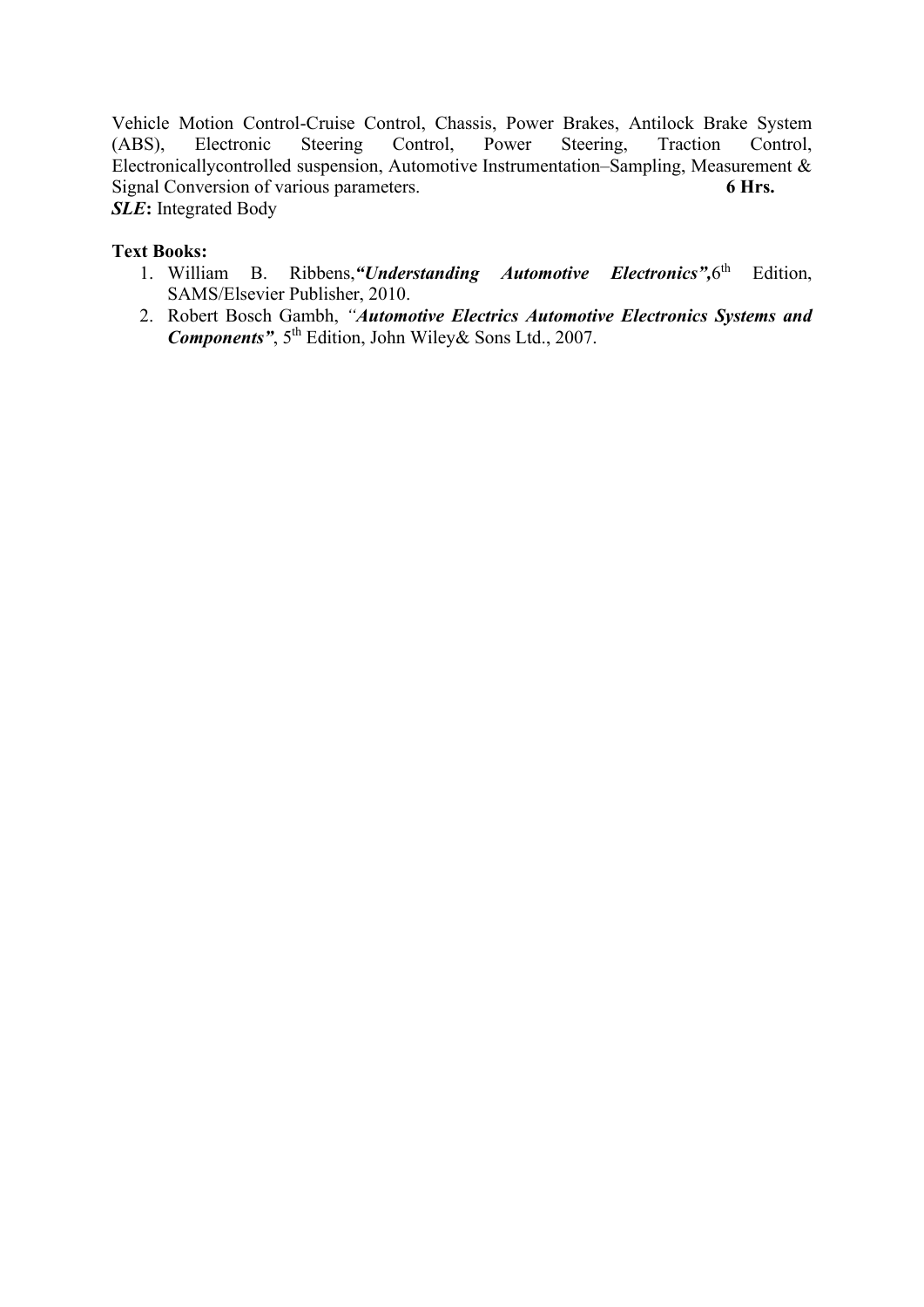### **SPEECH PROCESSING (3:0:0)**

**Sub. Code: EC0322 CIE: 50% Marks Hrs./week: 3 SEE: 50% Marks SEE Hrs.: 3** Max Marks: 100

**Pre-requisite:** Digital Signal Processing (EC0510)

### *Course Outcome:*

On successful completion of the course, the students will be able to:

- 1. Qualitatively describe the mechanisms of human speech production and study time dependent processing of speech
- 2. Analyze, Manipulate, visualize speech signals. Perform various decompositions, codifications, and modifications of speech signal.
- 3. Explain the main principles of common audio signal processing operations viz. equalization, dynamic control, perceptual audio coding.
- 4. Discuss the principles of speech synthesis and speech recognition.

### **Unit1: Introduction:**

Process of speech production Time Domain Models for Speech Processing: Time dependent processing of speech, Short time energy and average magnitude, Speech vs silence discrimination using energy  $&$  zero crossings. **7 Hrs.** 

*SLE***:** Pitch period estimation and Median smoothing.

### **Unit2: Digital Representations of the Speech Waveform:**

Sampling speech signals, Instantaneous quantization, Adaptive quantization, Differential quantization, Differential PCM, Comparison of systems. **7 Hrs.** *SLE***:** Direct digital code conversion.

### **Unit3: Short Time Fourier Analysis:**

Fourier Transform Interpretation, Linear Filtering interpretation, Filter bank summation method, overlap addition method, Design of digital filter banks, Implementation using FFT, Spectrographic displays. **7 Hrs. 7** 

*SLE***:** Analysis synthesis systems

### **Unit4: LPC and Speech Enhancement:**

Basic principles of linear predictive analysis, Pitch Detection using LPC parameters, Formant Analysis using LPC parameters, LPC Vocoder, Voice Excited LPC vocoder. Speech Enhancement: Spectral subtraction & filtering, Harmonic filtering, parametric resynthesis, 8 Hrs.

*SLE*: Adaptive noise cancellation, Enhancement by resynthesize.

**Unit5: Speech Synthesis:** Principles of speech synthesis, Synthesizer methods, Synthesis of intonation, Speech synthesis for different speakers, Speech synthesis in other languages, Evaluation. **7 Hrs.**

*SLE***:** Practical speech synthesis.

### **Unit6: Automatic Speech Recognition:**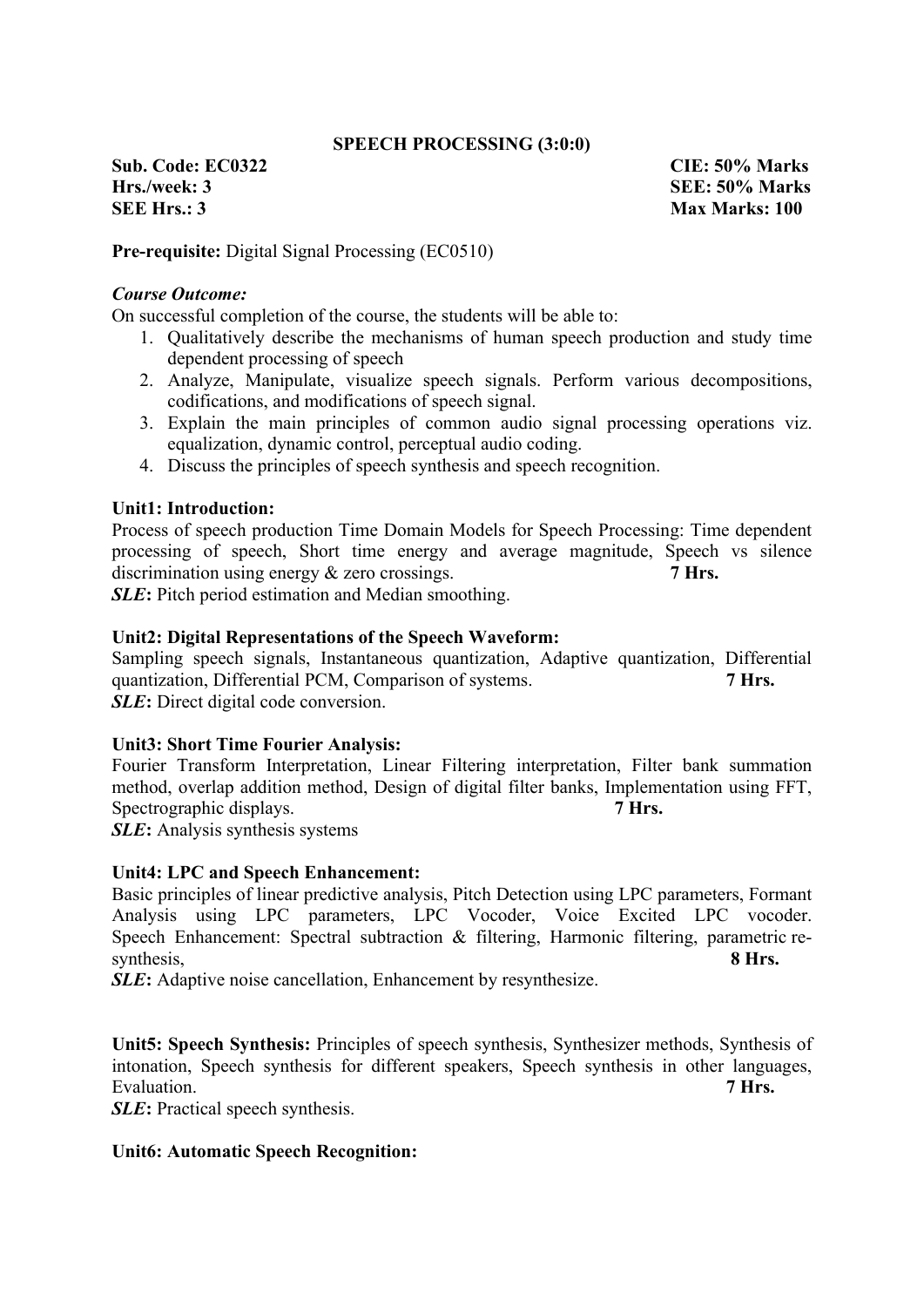Introduction, Speech recognition vs. Speaker recognition, Signal processing and analysis methods, Hidden Markov Models, Artificial Neural Networks. **8 Hrs.** *SLE***:** Pattern comparison techniques.

# **Text Books:**

- 1. L. R. Rabiner and R. W. Schafer, *"Digital Processing of Speech Signals",* Pearson Education, 2004.
- 2. D. O'Shaughnessy, *"Speech Communications: Human and Machine",* Universities Press, 2001.

# **Reference Books:**

- 1. Thomas F Quatieri, *"Discrete Time Speech Signal Processing, Principles and Practice",* Pearson Education (Asia) Pte. Ltd., 2004.
- 2. L. R. Rabiner and B. Juang,*"Fundamentals of Speech Recognition",*Pearson Education, 2004.

### **MOBILE COMPUTING (4:0:0)**

**SEE Hrs.: 3** Max Marks: 100

**Sub. Code: EC0323 CIE: 50% Marks Hrs./week: 3 SEE: 50% Marks**

# *Course Outcome:*

On successful completion of the course, the students will be able to:

- 1. Explain basics of Mobile Computing, Architecture and Technologies.
- 2. Development of Interfaces like, Voice over IP and implementation of simple Voice over XML.
- 3. Explain the basics of RFID, Mobile IP, Java Card in developing the Mobile units.
- 4. Discuss GSM, SMS and GPRS operations.

### **Unit 1: Introduction:**

Introduction, Mobile Computing, Networks, Middleware and Gateways, Developing Mobile Computing Applications,. **7 Hrs.**

**SLE:** Security in Mobile Computing

# **Unit 2: Architecture:**

Mobile Computing Architecture, Goals of Mobile Computing, Mobile Computing Components and its use, Three-Tier Architecture, Mobile Computing through Internet,

*SLE*: Mobile Computing Applications.

# **Unit 3: Applications:**

Mobile Computing through Telephone, Developing IVR applications, Voice XML,

*SLE*: Telephony Application Programming Interface (TAPI).

# **Unit 4:Emerging Technologies:**

Blue tooth, RFID, WIMAX, Mobile IP. **7 Hrs.** 7 *SLE*: IPv6 and Java Card.

**6 Hrs.**

**7 Hrs.**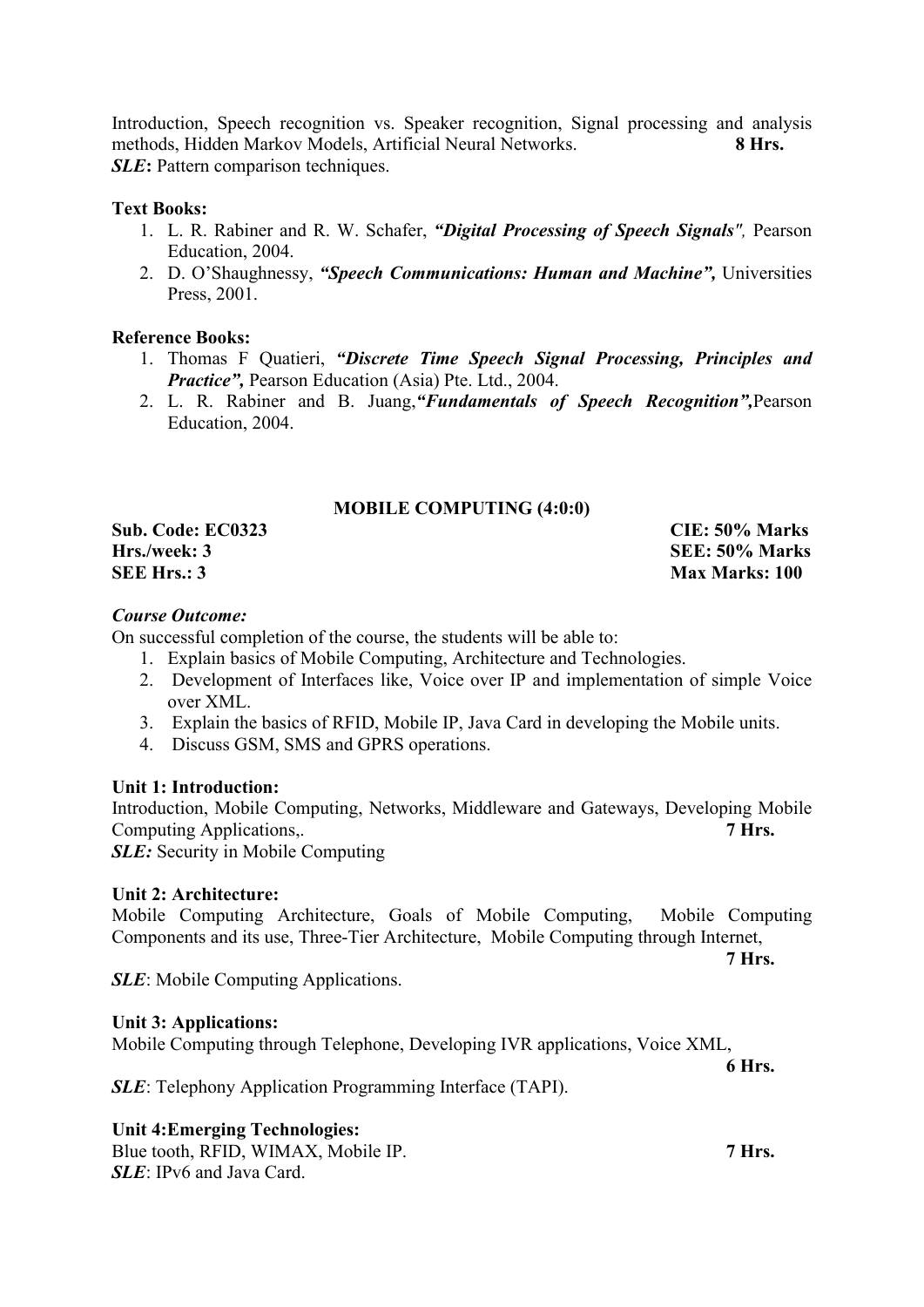# **Unit 5: GSM:**

GSM Introduction, GSM Architecture and Entities, GSM Routing, GSM Addresses and Identifiers, GSM Network Aspects, Mobility Management, **8Hrs. SLE**: GSM Frequency Allocation.

# **Unit 6: SMS and GPRS:**

SMS, Value Added Service through SMS, Accessing SMS Bearers, GPRS, GPRS Architecture, GPRS Operation, GPRS Data Services, GPRS Applications. **7Hrs. SLE**: Blue Tooth Technology, WhatsApp, International Roaming, 1-800 Implementation.

# **Text Books:**

- 1. Kaveh Pahlavan, Prasanth Krishnamoorthy,*"Principles of Wireless Networks",* PHI/Pearson Education, 2003.
- 2. Asoke k Talukar, Harsam Ahmed, Roopa yavugal, *"Mobile Computing",* 2nd Edition.

# **Reference Books:**

- 1. Uwe Hansmann, Lothar Merk, Martin S. Nicklons and Thomas Stober, *"Principles of Mobile Computing",*Springer, New York, 2003.
- 2. HazysztofWesolowshi**,** *"Mobile Communication Systems",*John Wiley and Sons Ltd, 2002.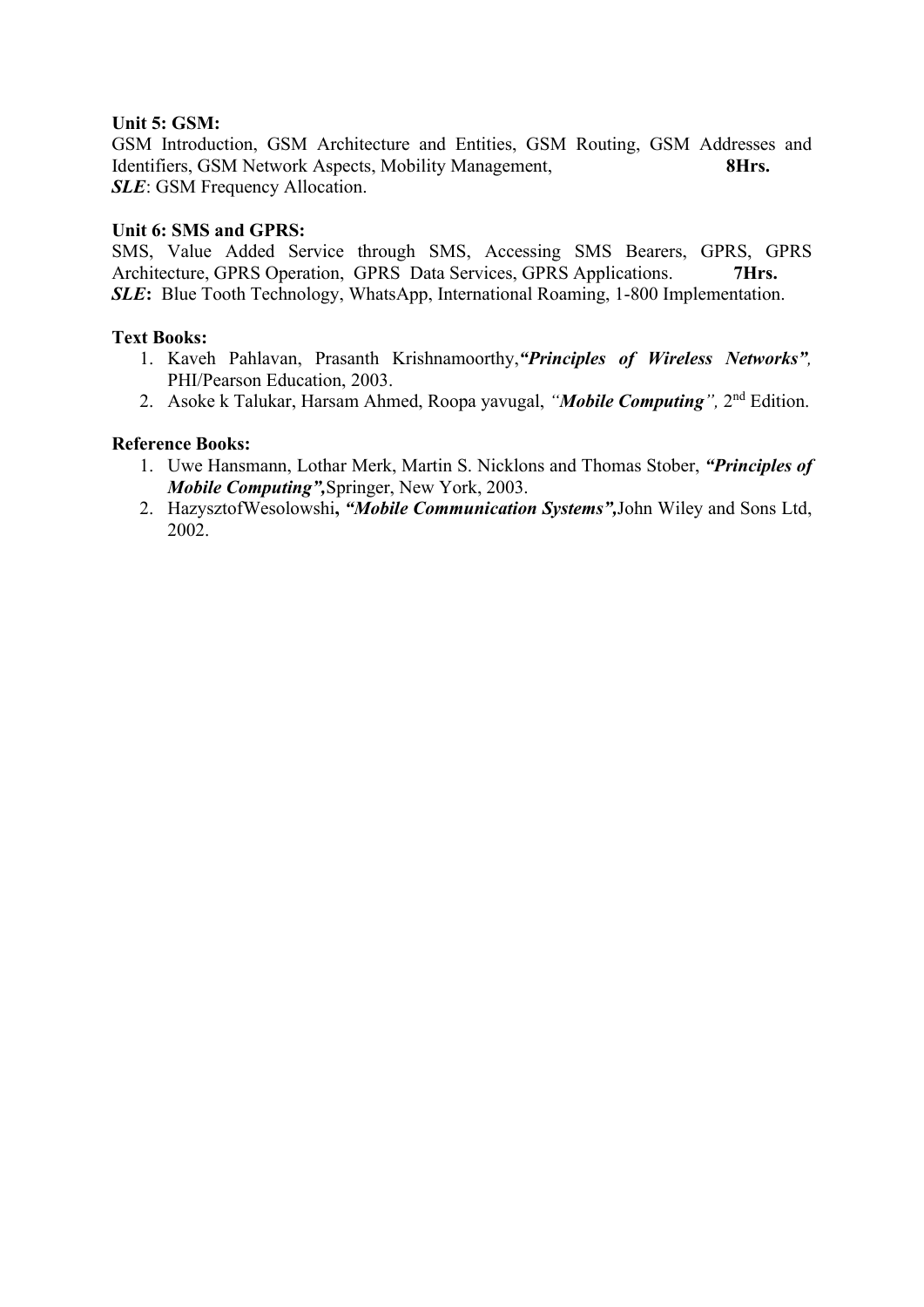### **WIRELESS NETWORKS (3:0:0)**

**Sub. Code: EC0324 CIE: 50% Marks Hrs./week: 3 SEE: 50% Marks SEE Hrs.: 3** Max Marks: 100

**Pre-requisite:** 1.Wireless Communication (EC0413)

2. Communication Networks (EC0414)

# *Course Outcome:*

On successful completion of the course, the students will be able to:

- 1. Explain the fundamentals of wireless networking.
- 2. Describe and analyze various Wireless Networks like LAN, WAN, PAN and MAN& their performance analysis.
- 3. Describe and compare Broad Band Satellite and Microwave Systems.
- 4. Explain air interface technologies and emerging wireless technologies.

# **Unit 1: Cellular Wireless Data Networks-2.5 and 3G Systems:**

Introduction to wireless networks and architecture, classification of wireless networks, wireless network issues,CDPD, GPRS, and EDGE Date Networks, CDMA date networks, evolution of GSM and NA-TDMA to 3G, evolution of CDMA to 3G.

**9Hrs.**

**SLE**: Long Term Evolution (LTE) telecommunication technology.

# **Unit 2: Wireless LAN's /IEEE 802.11x:**

Introduction, wireless LAN Network components and standards, IEEE 802.11 design Issue, design requirements of WLAN, network architecture, MAC layer operations, higher rate standards, wireless LAN security, WLAN applications. **7 Hrs.** *SLE***:** WAVE (Vehicular Environments)

# **Unit 3: Wireless PANs/IEEE 802.15x:**

Introduction, wireless PAN architecture,WPAN components, technologies and protocols,Bluetooth (IEEE 802.15.1), Bluetooth Link Controller basics, IEEE 802.15.1 protocols and Host Control Interface, standards, WPAN applications. **8 Hrs.** *SLE***:** Zigbee, WPAN applications.

# **Unit 4: Broadband Wireless MAN's/IEEE 802.16x:**

Introduction to WMAN/IEEE 802.16x technologies,WMANIEEE 802.16 architecture,MAC Layer Details, Physical Layer details, common system operations, WMAN applications.

**7 Hrs.** *SLE***:** OFDMA.

# **Unit 5: Broad Band Satellite and Microwave Systems:**

Introduction, line-of sight propagation, fundamentals of satellite systems, broadband satellite networks. **7 Hrs.**

*SLE***:** Satellites.

# **Unit 6: Emerging Wireless Technology:**

Introduction, new and emerging air interface technologies, new wireless network implementations, wireless Adhoc networks. **7 Hrs.** *SLE***:** Remote Sensing.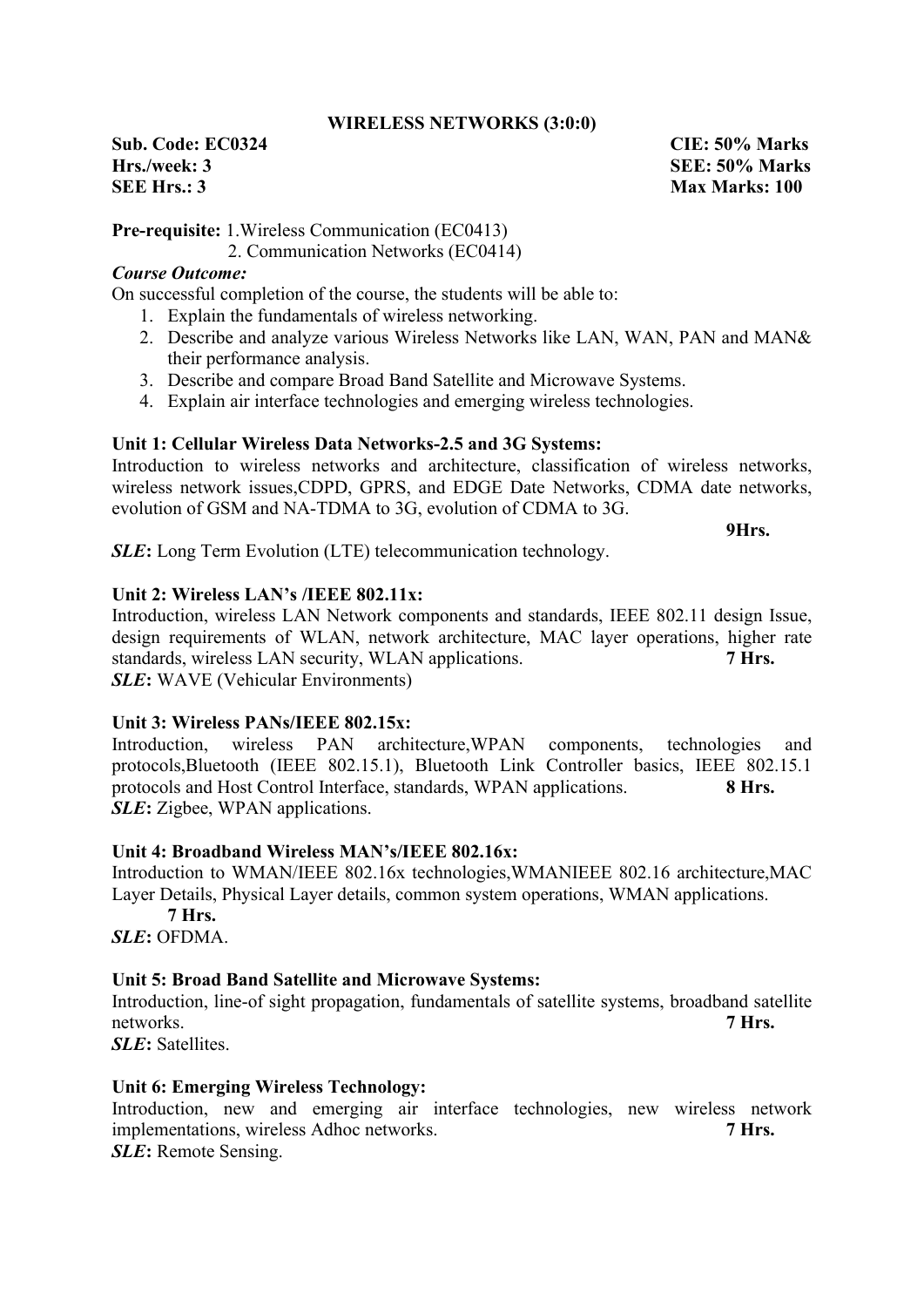# **Text Books:**

- 1. Mullet,*"Introduction to Wireless Telecommunications Systems and Networks",*Cengage Learning, Indian Edition, 2006.
- 2. S SManvi and M S Kakkasageri, *"Wireless and Mobile Networks concepts and protocols"*, Wiley, 1<sup>st</sup> Edition, 2010.

# **Reference Books:**

1. Vijay K Gard,*"IS-95 CDMA and CDMA 2000 Cellular/PCS System Implementation",*Pearson Education.

# **ARTIFICIAL INTELLIGENCE (3:0:0)**

**Sub. Code: EC0332 CIE: 50% Marks Hrs./week: 3 SEE: 50% Marks SEE Hrs.: 3** Max Marks: 100

# *Course Outcomes:*

On Successful completion of the course the students will be able to:

- 1. Understand AI and how it is represented in different Semantic Forms.
- 2. Understand different search techniques, Rules and Rule-based systems.
- 3. Understand how AI plays games, and to solve Constraint Satisfaction Problems.
- 4. Solve Machine Learning using Nearest Neighbor, ID Trees and Deep Neural Nets

# **UNIT 1**:**Introduction:**

Introduction to AI, What is Artificial Intelligence, Semantic Nets and Description Matching. Generate and Test, MeansEnds Analysis and Problem Reduction exploring Goal Trees.

**7Hrs.**

### *SLE***:** https://en.wikipedia.org/wiki/Chinese\_room

### **UNIT 2**: **Search and Rule Based Systems:**

Nets and Basic Search, Optimal Search: British Museum, Depth First, Breadth First, Hill Climbing and Beam. Trees and adversarial Search. Rule and Rule Chaining: Rule-Based deduction systems, Procedures for forward and backward chaining, Rule-based Systems as Substrate. **7 Hrs.** 

*SLE***:** Best First Search and AO\* Algorithm.

# **UNIT 3**:**Game playing and CSP:**

MINMAX Gaming, Alpha-Beta Pruning, Propagation of Probability bounds through Opinion Nets (Constraint Satisfaction Problems). **6Hrs.**

**SLE**: Numeric Constraints and Propagation – Numeric constraints (CryptoArithmetic) http://intelligence.worldofcomputing.net/expert-systems-articles/rule-based-expertsystems.html#.WvnXT4iFPIU

### **UNIT 4**: **Different Learnings:**

Learning by Analyzing Differences, Introduction to Learning, Nearest Neighbors, Learning: Identification Trees, Disorders. **7 Hrs. 7 Hrs.** *SLE***:** Inductive Logical Programming.

### **UNIT 5**: **Neural Networks:**